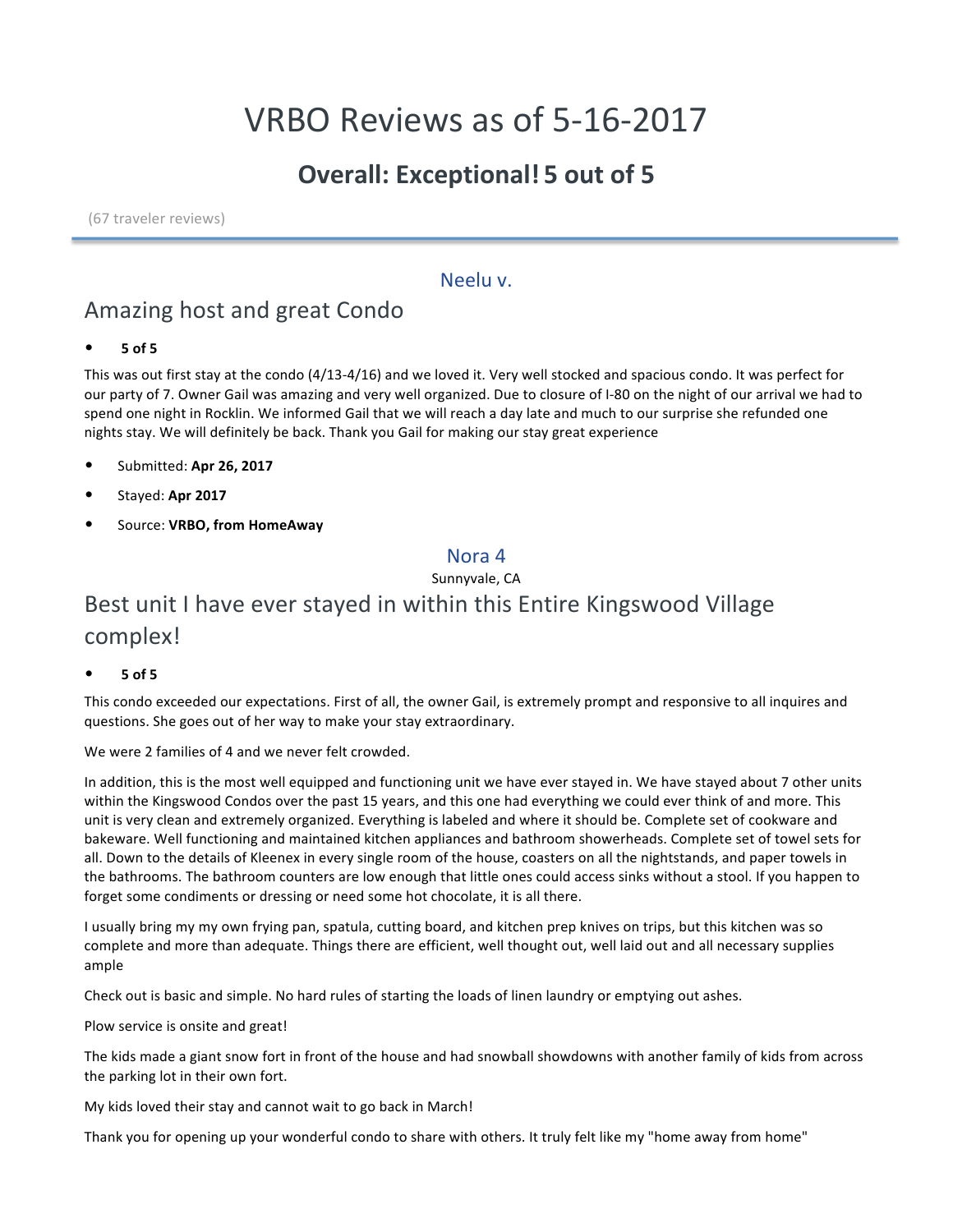- Submitted: **Feb 20, 2017**
- Stayed: **Feb 2017**
- Source: **VRBO, from HomeAway**

**Owner's Response:** We greatly appreciate your thoughtful and detailed response. Prior to owning our condo and websites such as this, we had a terrible experience when renting a Lake Tahoe cabin. When we were fortunate to find ourselves the owners of a vacation rental property, I was determined that none of our guests would have such an experience but would find our condo to be their "home away from home" as well. Your review indicates we've met our objective! Thank you and we look forward having your family visit again next month. Happy trails.....

### Jeff

#### Roseville, CA

## Great condo!

• **5 of 5**

2nd time we've stayed a this condo and we've loved it both times. It is very well stocked, comfortable and easily accommodated our family of 5. Great location too as it's very near King's Beach and Northstar. Gail (the owner) is also very easy to work with. Tons of snow but the maintenance folks kept things well cleared. We will definitely be back.

- Submitted: **Feb 7, 2017**
- Stayed: **Feb 2017**
- Source: **VRBO, from HomeAway**

**Owner's Response:** Thank you for your kinds words. Our goal is that all of our guests feel OUR home away from home is also THEIR home away from home!

### Deborah D.

Santa Rosa

## Wonderful Stay, Close to Everything...

• **5 of 5**

My family of 5 stayed here between Christmas and New Years', and we had such a great time. We had plenty of space, and enjoyed the well-stocked kitchen for making our meals at home. Safeway is less than a mile away. This condo is quiet and peaceful (lovely fires in the fireplace, lots of space to do jigsaw puzzles and read) but near everything we wanted to do. Northstar is nearby, and was great for skiing. The kids loved the zip line park and went there twice. The owner, Gail, is so helpful and professional in all of her communications, and has thought of every detail to make this feel like a 'home away from home'. This vacation rental is a fantastic value, and we can't wait to return!

- Submitted: **Dec 31, 2016**
- Stayed: **Dec 2016**
- Source: **VRBO, from HomeAway**

**Owner's Response:** Thank you for your kind words, Deb. Our goal is that each of our guests feel our condo is their home away from home, too!

### AL P.

## Roomy but cozy, very well stocked kitchen/bath ... and reasonable rental rate.

• **5 of 5**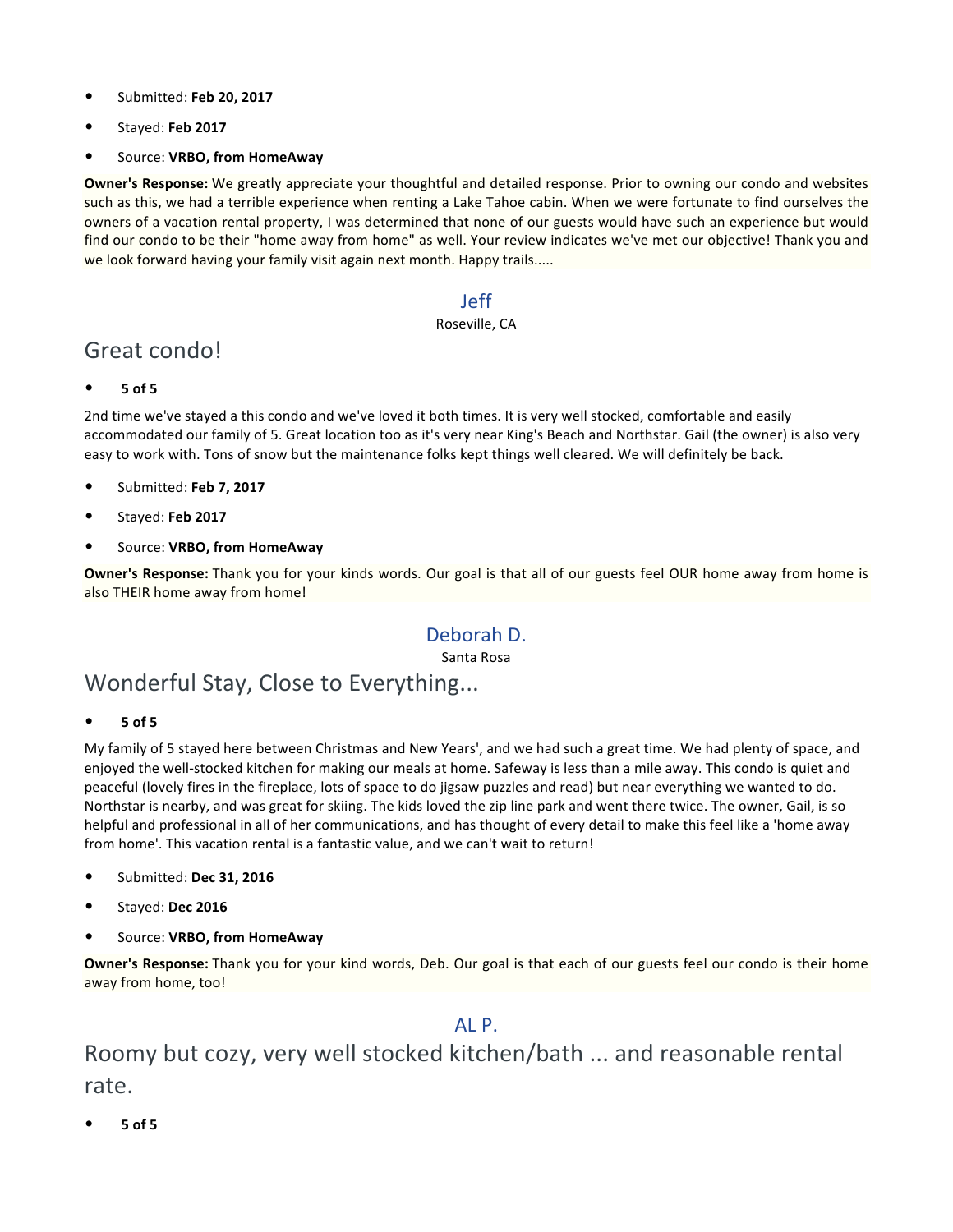This condo is one of the most fully stocked rental place we've ever been to! The kitchen is stocked with everything you can think of and the bathrooms look like a hotel setup with the way they stock the towels.

A very roomy 3-floor condo and I must say, the pictures on the site doesn't do the place justice! We'd seen pictures from many rental places that were actually smaller in person than they'd look in pictures. So, with that expectation, we were blown away by how much roomier and nicer it was in person.

We had a party of 6 and were very comfortable with the sleeping arrangement: 2x queen beds (1 in each bedroom) and 2x twin beds in the loft. We didn't use the sofa bed, so not sure how comfy it is, but in a pinch, it could accommodate another 2 persons.

Everything was really clean and you can tell they put a lot of thought in each room. Thank you Gail for a pleasant stay!

We will definitely come back for a ski trip in the winter (hopefully snow condition is good at North Star :-).

- Submitted: **Sep 13, 2016**
- Stayed: **Sep 2016**
- Source: **VRBO, from HomeAway**

**Owner's Response:** Al, we appreciate your thoughtful response. We take great pride in providing a wonderfully warm and convenient home away from home environment for all our guests. Our goal is to ensure our condo is the best it can be and enriches our guests vacation experience. We look forward to your next visit. Yes, let it snow, let it snow, let it snow! Happy trails......

### ike k.

## Good location, clean, and well stocked

• **5 of 5**

If you're looking for the resort/hotel style experience, look elsewhere, but if you're looking for a place that you can feel like you're at home, then this condo should be on your list. Its well stocked and efficiently organized.

The master bed is a bit on the firm side. The Queen in the second bedroom is more plush. There's plenty of extra blankets and pillows if you need them.

The kitchen is fully stocked, and the refrigerator had condiments, and jams which was nice. The pantry had a few left over items as well which guests are free to use, as well as syrups and cooking oils for breakfast lovers to use. There's plenty of paper towels and tissues as well.

There's clear, detailed information for driving directions, check-in/check-out procedures, entertainment setup etc. etc. The wifi worked well, except my wife had some difficulty maintaining a reliable connection to her work VPN. Not sure if this was a bandwidth issue or something else.

BTW, the TV in the living room area has been upgraded to a flat panel. It took us a few minutes to figure out the remote controls were in the fake Novel on the coffee table. hehe. The stereo wasn't properly hooked up to the TV/DVD player (didn't work like the instructions stated), probably due to a previous guest re-configuring the cables (ignoring the request not to do this), and not restoring the proper configuration.

There was a small plumbing issue that I had to contact Gail, which she immediately resolved the same day.

The only thing that could have been handy would have been a small first-aid kit when I nicked a finger shoveling snow in the morning.

All in all, a good vacation stay!

- Submitted: **Feb 25, 2016**
- Stayed: **Feb 2016**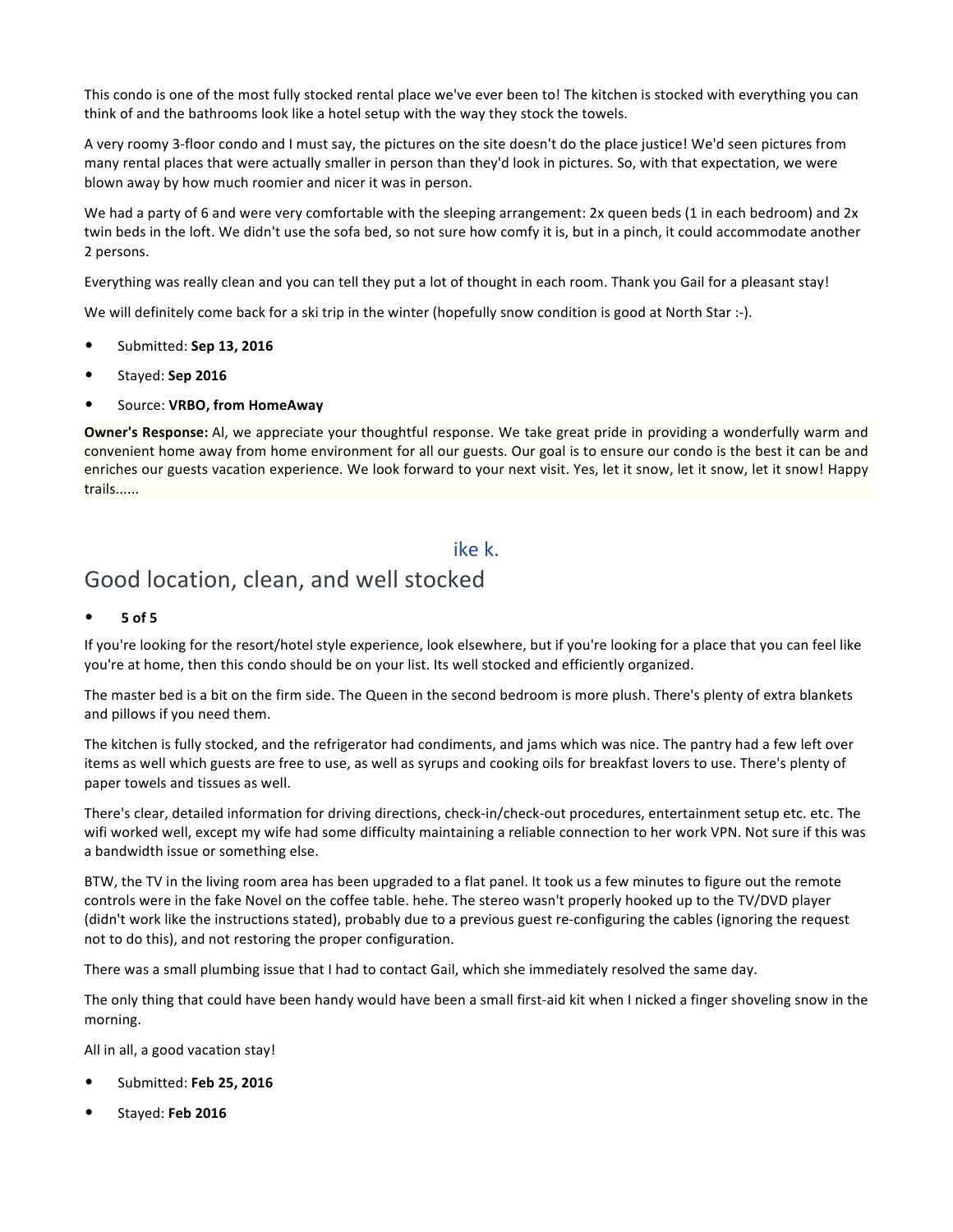#### • Source: **VRBO, from HomeAway**

**Owner's Response:** Ike, thank you for your thoughtful and thorough review. I can't believe I didn't previously consider the need for a first aid kit in the condo! Your comment is the only time the need for a first aid kit has come to my attention. I will certainly provide a first aid kit with our next trip to Lake Tahoe. We appreciate your support and hope you will come again one day. With appreciation, we wish you and your family….Happy trails!

#### HL

#### San Jose, CA

## Cozy, Comfy, & Clean

• **5 of 5**

We enjoyed our stay here! The condo is well equipped and maintained. Gail, the owner, put lot of detailed touches throughout the entire house, we felt it was just like home.

- Submitted: **Feb 19, 2016**
- Stayed: **Feb 2016**
- Source: **VRBO, from HomeAway**

### Kinga S.

## Not only unbelievable condo, a great customer experience!

• **5 of 5**

We loved our stay here !!! We felt welcome as special guests not as renters.

What makes this place so special? Gail's hard work and obvious attention to detail.

From the beginning it was a great experience. Gail did respond within the time frame, EVERY TIME. She was not only very well organized and clear in her communications, she was charming.

We have traveled in the US and abroad. We had never been to a place where soap, toilet paper, detergent, condiments, and even facial tissues were available and generously offered. The attention to every detail was evident through the condo in the availability of small necessities and in the little labels placed everywhere to make it easy to find a light switch, garbage bags or a crock pot.

There were enough entertainment options to keep everyone busy: a great stereo system, games, books and movies.

To add to all of this, it was in a great location, for skiers and non-skiers alike. Close to Dave's Rentals, a Safeway and beautiful hikes within walking distance, open all year round. The condo is in a quiet location, which we really appreciated.

We are looking forward to our next trip to Tahoe!

- Submitted: **Jan 19, 2016**
- Stayed: **Jan 2016**
- Source: **VRBO, from HomeAway**

### Pinsalai K.

Livermore, CA

### The Barrington's Condo is the BEST!

• **5 of 5**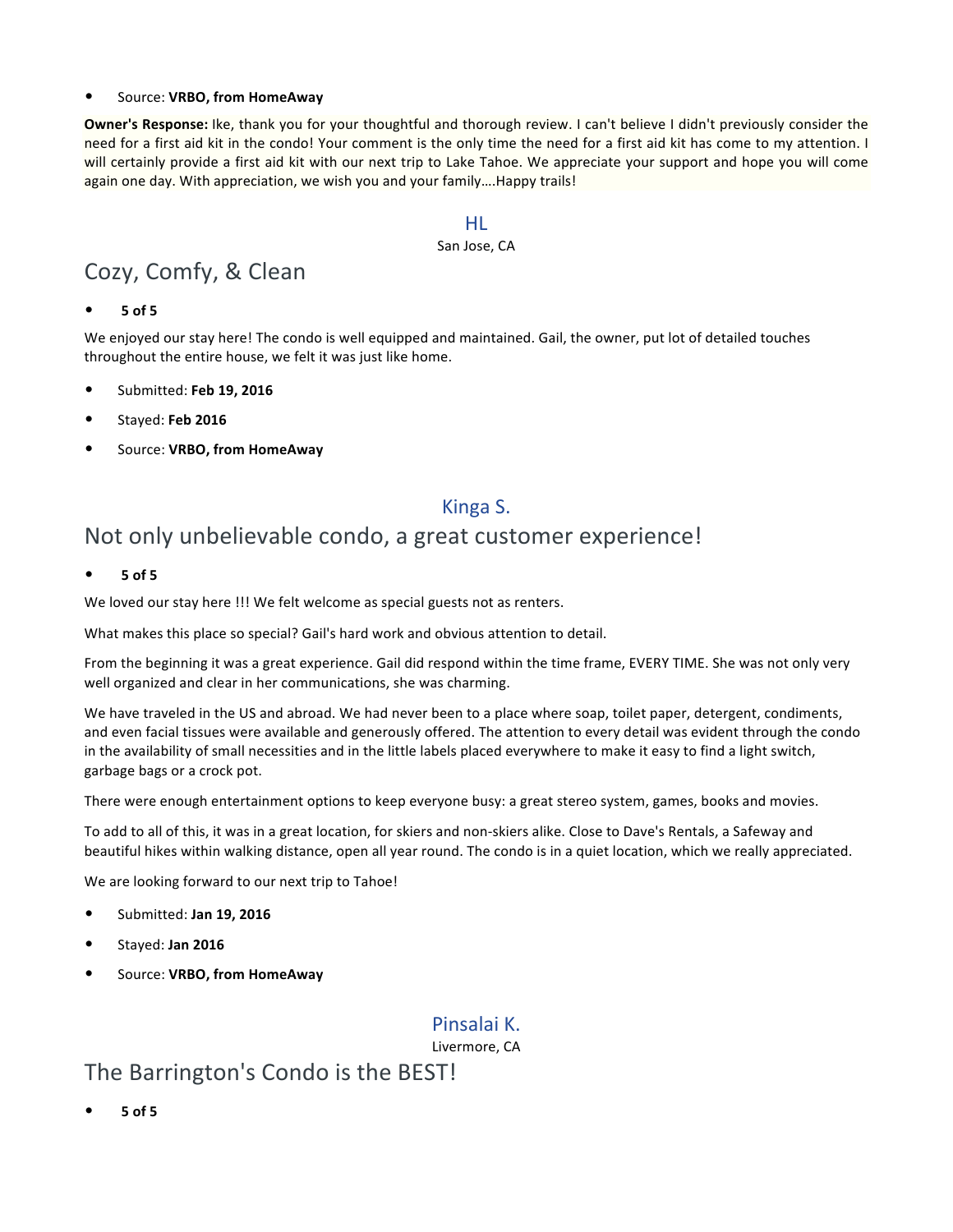We had a wonderful and memorable time. I agree with previous reviewers that this is the best fully-equipped condo ever. And it trumps all other places we have ever been to. Gail, The owner was very generous with amenities, condiments and other little things to make guests feel at home. Coasters, facial tissue box in every room, plenty of soaps, toilet papers, towels, paper towels, etc. Of course it was very neat and spacious and it came with modern appliance and electronics but more than that, it has charm, a lovely touch of warmth, hominess and coziness which makes this place unique and special. The interior is tastefully and elegantly furnished and decorated. Lots of fine paintings, lamps, mirrors, ornaments, curtains – they are there to please and delight guests.

The location is also great - close and convenient to everything, yet it is very quiet and private. A few minutes to secluded beach with lovely cafes, shops, restaurants, just 20 minute scenic drive to the picturesque Sand Harbor State Park. The view from the condo was also gorgeous with snow.

The procedures of the renting were well-organized, time-saving and efficient. The responses from the owner were prompt and courteous. The setting up of the condo entry was brilliant. We did not need to go to a lobby for check-in or check-out. All details were arranged beforehand via internet and they saved us time. The owner provided guests with tons of useful and precise information, such as driving direction, mileage and recreational map, things to do, dining places, important contact numbers, etc. Literally she did take good care of her guests.

The connection to the wireless internet was a breeze and it was powerful and fast enough to see Netflix on our computer because we did not have to share the wireless with other guests like in a resort or a hotel.

Lake Tahoe has always been a popular destination. At Christmas, especially, one can expect a lot of tourists of many nationalities. Some places can be busy and crowded. Fortunately, in this delightful condo, one can feel so relaxed and content. It was worth coming to Tahoe just to stay in this charming 'home away from home.' We were sad to leave but hope to be back soon. Thank you very much for your wonderful hospitality, and your countless efforts to make a guest feel at home.

- Submitted: **Jan 10, 2016**
- Stayed: **Dec 2015**
- Source: **VRBO, from HomeAway**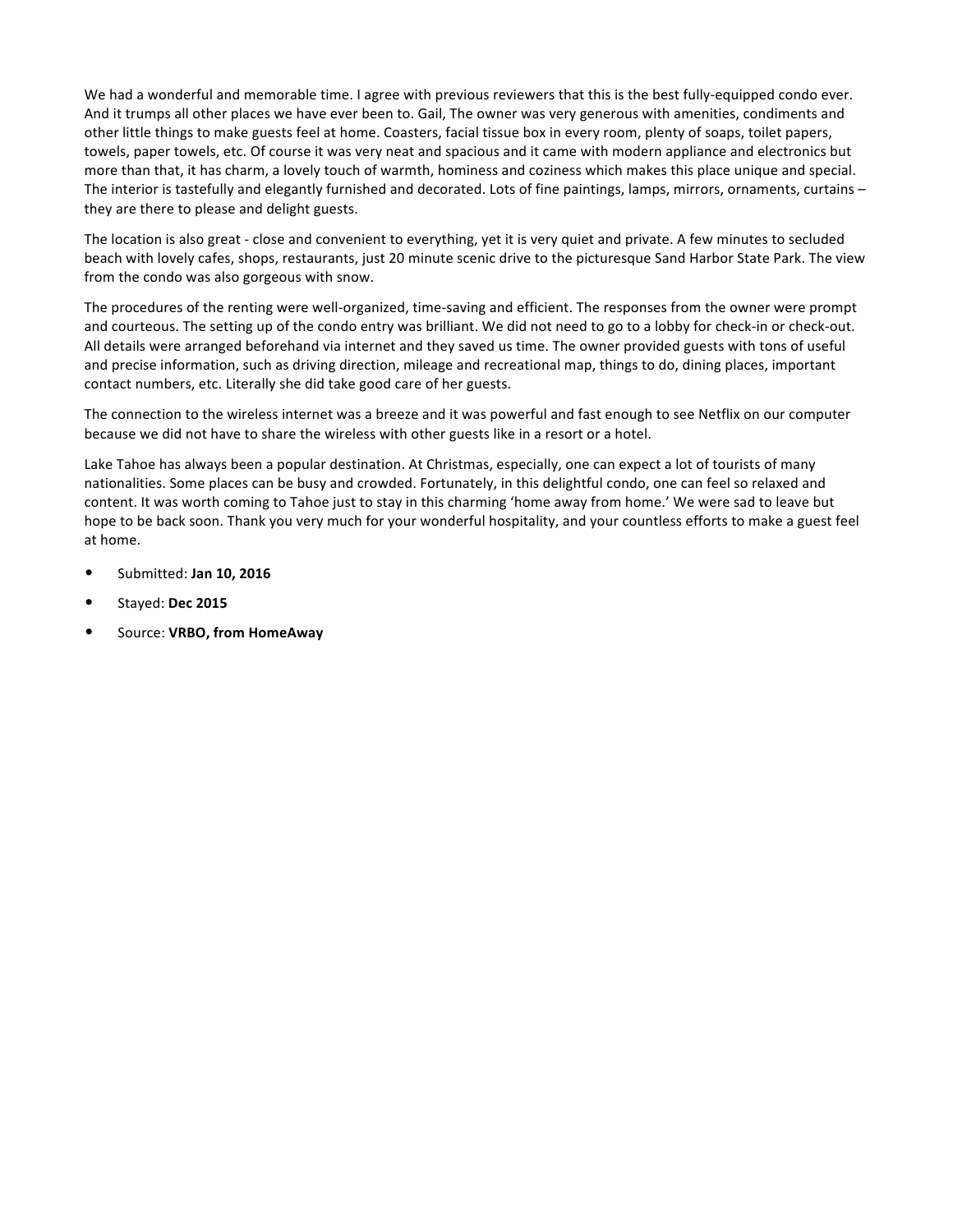### rtinkershop

Sacramento, CA, USA

## Just like home....

#### • **5 of 5**

We had an amazing trip to Tahoe and we absolutely adored this condo. My children are already asking when we can go back again! It is not often that we find such a gem that is clearly loved by its owners. The personal touches that the owners have added to this condo are adorable and made us feel like we were at home. The condo was clean, organized, and had a fully equipped kitchen for all of our cooking needs. The complex also included a heated pool and tennis court. The condo is very close to Kings Beach and within a short drive to several hiking spots including Emerald Bay. We had a wonderful time and will be returning again.

- Submitted: **Sep 11, 2015**
- Stayed: **Sep 2015**
- Source: **VRBO, from HomeAway**

**Owner's Response:** Thank you, Rebekah, for your thoughtful review. Our GOAL is to make our home away from home feel like YOUR home away from home. We appreciate your support and hope you and your family will come again soon. Happy trails...

### Amy I.

Sacramento, CA

## Wonderful Condo Great Location

• **5 of 5**

My family of 6 fit into this condo perfectly. We had 4 adults and 2 children. There was plenty of space for everyone! Gail (the owner) is very responsive and easy to contact. She answered all my questions and has the condo organized well. Anything you could possibly need to cook with was in the kitchen and she had plenty of Legos and games for the kids to play. The Condo Complex was quiet with plenty of parking and it was close to the beach. My family was so pleased with the accommodations we are already looking forward to our next visit. Thanks Gail for making our stay in Tahoe a comfortable one!

- Submitted: **Aug 6, 2015**
- Stayed: **Aug 2015**
- Source: **VRBO, from HomeAway**

**Owner's Response:** Thank you, Amy. I appreciate your great review. We are delighted that you and your family enjoyed your stay in our home away from home. Please come again when you are able. Happy trails....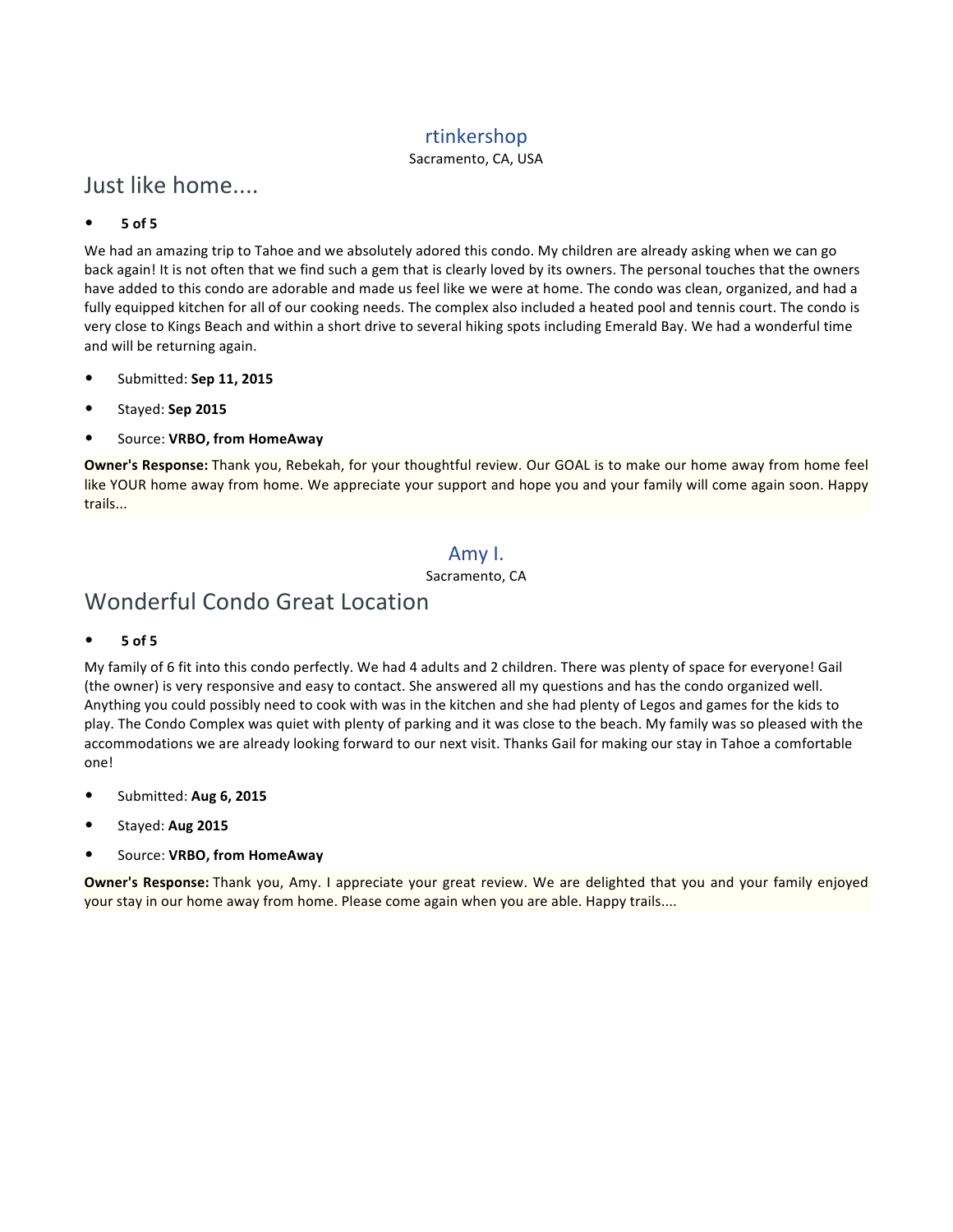### Ducks

#### Sacramento, CA

### Spacious, comfortable, clean, convenient

#### • **5 of 5**

We felt extremely relaxed and comfortable in this condo; the beautifully decorated bedrooms offered lots of closet and drawer space, as well as good lighting for reading. The fully equipped kitchen had everything we needed to prepare our meals (with plenty of generous "guest offerings" as well). It was fun to eat our meals on the deck and watch the chipmunks scamper around below. We appreciated all the amenities and every attention to detail. The location was perfect for close access to the lake and to shopping, restaurants, etc.

- Submitted: **Aug 5, 2015**
- Stayed: **Jul 2015**
- Source: **VRBO, from HomeAway**

**Owner's Response:** Thank you for your thoughtful review. We want our house to feel like your house. Yes, I believe it's attention to the details that make all the difference in choosing a vacation rental. Please come again when you have more time! Thanks, again.

### **TravellingJulie**

Los Angeles, CA

### My best stay at a lodging ever

#### • **5 of 5**

This condo was the most amazing stay at any accommodation ever. It is well stocked and you can tell that the owner Gail takes care of making sure her guests feel absolutely at home. Even just the littlest amenities made my stay so convenient and I truly felt like I was home away from home. The decor of this place is so whimsical and place is so nicely decorated. Beds were comfy and the kitchen well-stocked and truly this is one of those places you know you can expect to feel truly home away from home. Thank you Gail for the best stay ever!

- Submitted: **Apr 2, 2015**
- Stayed: **Mar 2015**
- Source: **VRBO, from HomeAway**

### Daniel H. An excellent Choice: Most Well-Stocked Cabin Ever

#### • **5 of 5**

We had a wonderful stay at the condo! Gail (owner) was remarkably on top of everything. Email replies were very quick and helpful and she made everything incredibly easy. She checked in regularly and all transactions were completed exactly when she said they'd be. This was the most well-equipped rental I've ever stayed in. From kitchen appliances to cookware (everything from blenders to a crock pot and wok) to extra bedding and towels. There are plenty of condiments and a couple of breakfast items available for use. There are helpful labels and instructions for EVERYTHING. The manuals for all the appliances are available as well. The cabin is cozy and comfortable and the fireplace is great. It has a gas log lighter for easy start-up. You can buy your firewood at the Safeway down the street. Gail sent detailed instructions on how to use the TVs, stereo (for which there is an auxiliary plug-in), PC laptop, and wi-fi (great reception throughout the condo) prior to checking in. There is a dishwasher, BBQ on the deck, and a washer and dryer.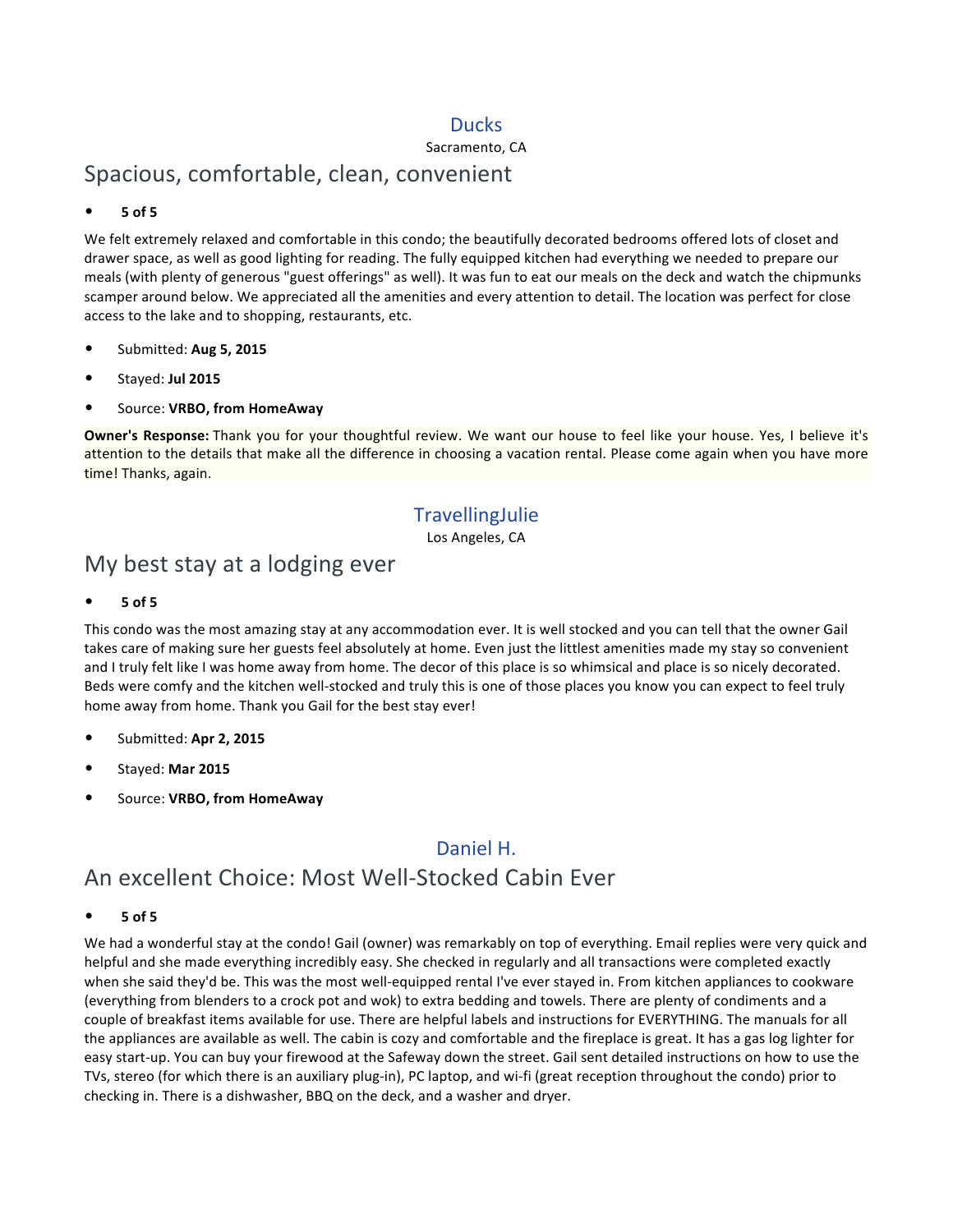We had 8 adults in our 20s sleep comfortably. As noted in the description, there is room for 6 adults in beds and two on futons. The futons are large and comfortable enough for someone up to about 6 feet, you should just be sure to bring your own twin size sheets or sleeping bags for them to avoid paying an extra \$30 for the additional cleaning. There are multiple places you can put the futons including up in the loft, in the office area, in the living room, or in one of the bedrooms. There are plenty of extra blankets, sheets, pillows, and towels for everything.

The location was excellent. Squaw Valley, Alpine meadows, and Northstar are all within about 20 minutes. The Safeway is MAYBE 2 minutes away as well as various restaurants in Kings Beach and nearby (for which there is a binder full of information if you're looking for somewhere to eat out.)

The only negative I can think of is that the Sauna, Workout Room, and Hot Tub were not open. The Pool and Tennis Courts are only open during the Summer, which makes sense, but it would have been nice to have the Hot Tub in the winter. The Sauna and Workout Room are advertised as being open year round on the Kingswood Village website but were closed while we were there in late February. So, you may want to call ahead to check availability of you wish to use those facilities.

Will definitely stay there again!

- Submitted: **Mar 4, 2015**
- Stayed: **Feb 2015**
- Source: **VRBO, from HomeAway**

### Susan G.

## Best Tahoe vacation home ever!

• **5 of 5**

We have stayed at many other VRBO rentals before and most of them have been wonderful, but this was by far our favorite. The home itself was beautiful and lovingly cared for, and better stocked than any we have seen before, both in terms of entertainment and food supplies. Everything was organized and labeled for easy use, the owners were available and communicated with us frequently, and they were exceedingly gracious and warm and personal. The location was ideal, central to the lake and 3 major ski resorts. The layout was perfect, with a large and fun loft for our younger kids, and a private room for our teenager, with ample and lovely living space in between. I can't say enough. We will definitely be returning there in the future.

- Submitted: **Dec 29, 2014**
- Stayed: **Dec 2014**
- Source: **VRBO, from HomeAway**

#### Gina K.

## Wonderful Place!

#### • **5 of 5**

We stayed at this condo at the end of a two week out west trip and found it the perfect way to end our travels. The area is perfect to see so much in beautiful Tahoe and close to everything you need. Cant say enough about the condo. We are a vacationing family who have literally stayed in hundreds of condo's through the years, but we have never seen a condo equipped like this one. If you need it, want it or just have thought about it-its there. Gail does an amazing job at making it feel just like home. She is also a joy to work with! Stay here you will love it!

- Submitted: **Oct 9, 2014**
- Stayed: **Sep 2014**
- Source: **VRBO, from HomeAway**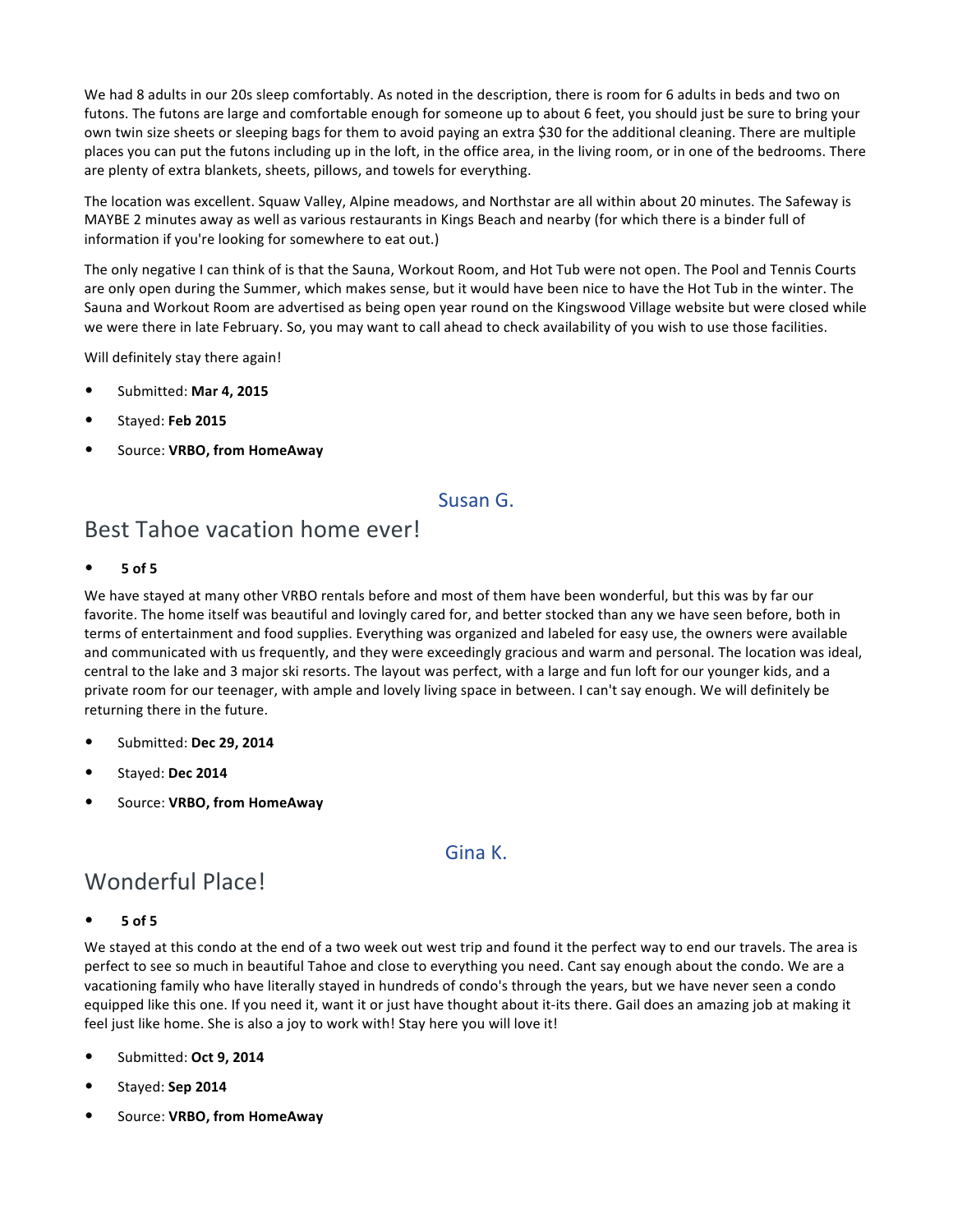**Owner's Response:** Thank you, Gina. We are detail oriented and hope that's obvious to all of our guests. We wish to make our home your home-away- from-home while exploring all the Tahoe Basin has to offer. If you're planning to be in our area again, we'd love to hear from you and your family. Happy trails..........and retirement, Ken!

### Anonymous

oakland, ca

## Look no Further for a North Lake Tahoe/Kings Beach Accommodation!

#### • **5 of 5**

We've rented many condos in the past in various destinations and the Barrington condo is the best we've experienced. Gail "gets it" when it comes to renting out vacation homes. The condo was in great shape and well provisioned (there was even a MP3 cable connected to the AV system ready to go!). Our 8 year old son especially enjoyed having is own "home" up in the loft. A special bonus was the central location of the condo which is within reach of a range of activities (beach, river rafting, Northstar, restaurants, grocery stores, etc.,). Oh, I can't forget to mention that we had access to the tennis court and the swimming pool. We had a great time and wish we could have stayed longer! We'll be looking to stay at the Barrington condo again soon!

- Submitted: **Jul 13, 2014**
- Stayed: **Jul 2014**
- Source: **VRBO, from HomeAway**

**Owner's Response:** Alex, thank you for your thoughtful comments regarding our home away from home. When enjoying the condo and I find I need something, I make a note to make it available for our guests. We try to pay great attention to details to ensure our guests are enjoying the comforts and conveniences of home! Again, thank you Alex. We hope you and your family will come again soon.

### Margaret G.

## Great fall weekend getaway

#### • **5 of 5**

We had a lovely fall weekend at the Barrington condo. We were so impressed by how clean and well appointed it was! We appreciated everything the owner has done to make the condo so comfortable. They have thought of everything little thing – we had all we needed at our fingertips, including cooking/serving utensils, pantry items, linens, games, books, reliable wifi and TV/VCR/DVD. Everything was in excellent working order with labels/instructions that are very clear and helpful. I have to agree with the previous reviewer who indicated that it was the BEST equipped rental they had encounted. I had the same reaction.

Communication with the owner has been outstanding. All emails have been answered promptly and the information provided was thorough and accurate. A delightful experience all around. You will not be disappointed with this property.

- Submitted: **Oct 7, 2013**
- Stayed: **Oct 2013**
- Source: **VRBO, from HomeAway**

**Owner's Response:** Hi Margaret, We greatly appreciate your thoughtful review of your stay in our home away from home. It's comments such as yours that are our reward for trying to consider every last detail that might make our guests as comfortable as possible. I, too, enjoyed our communications and thank you for the photos of your darling granddaughter. Happy trails……….

> Dick & Sheila Fallon, Nevada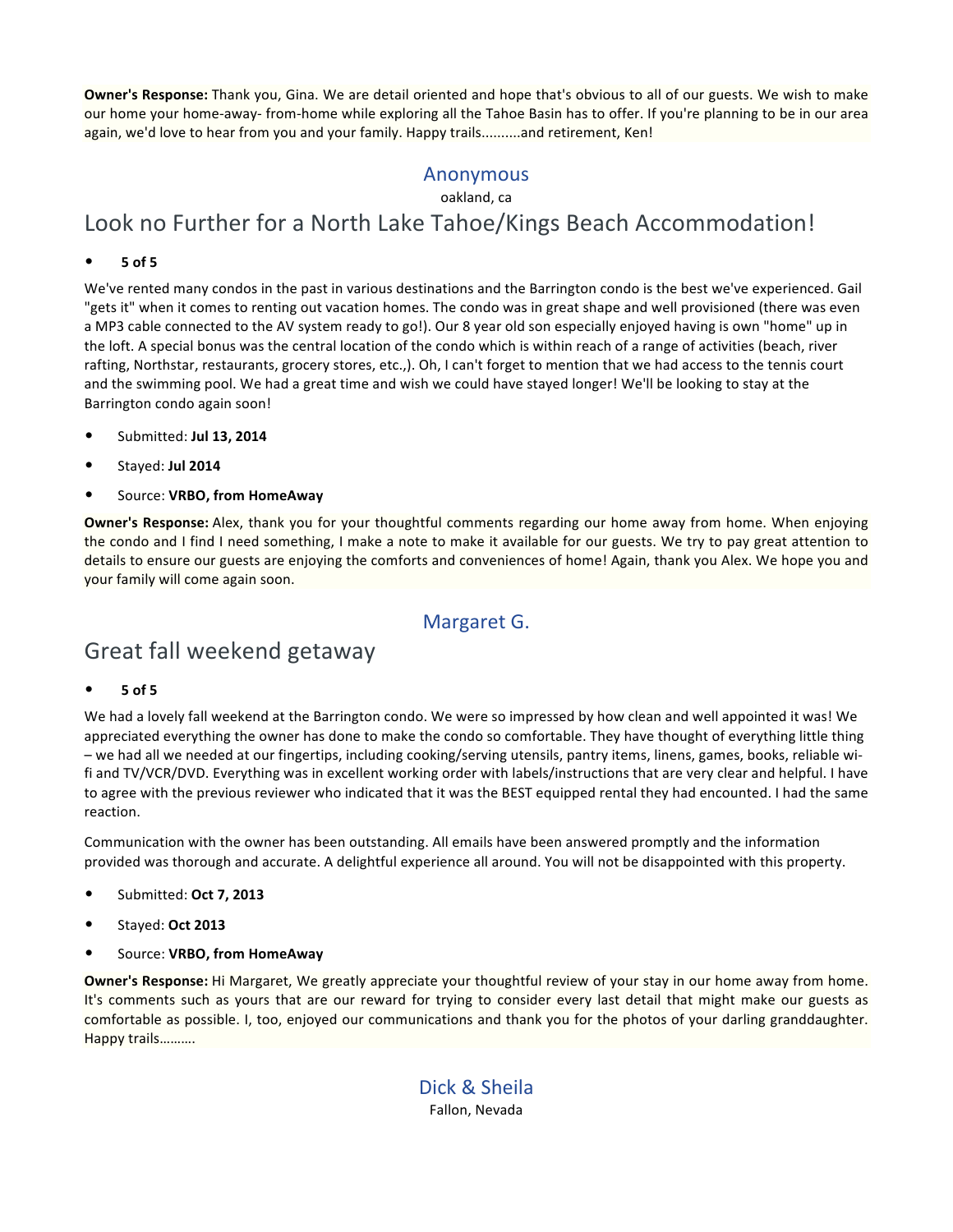## Summer at Lake Tahoe is the BEST!

#### • **5 of 5**

Best equipped condo we have EVER rented up here! Owners are wonderful people to deal with you

will not be disappointed! We definitely picked the right place to rent this time around! Thank you Gail and Joe .....our family and friends enjoyed our time at Barrington Family Condo at Lake Tahoe!

- Submitted: **Sep 3, 2013**
- Stayed: **Jul 2013**
- Source: **VRBO, from HomeAway**

**Owner's Response:** Thank YOU, Dick and Sheila! We've enjoyed getting to know you and your family through our many emails and phone conversations. We greatly appreciate your thoughtfulness and generosity! Hugs!

### sandy b.

Denver, CO

## clean, comfortable condo -- great location for Lake Tahoe access

• **5 of 5**

We had the pleasure of staying at the Barrington condo over the July 4th holiday. It was very clean and homey. The 3 levels worked great as our 2 teenage girls had room to spread out. Good location to drive to points north and south around the lake. Would recommend for families, especially!

Gail was also wonderful to work with--very helpful, friendly and professional!!

- Submitted: **Jul 6, 2013**
- Stayed: **Jul 2013**
- Source: **VRBO, from HomeAway**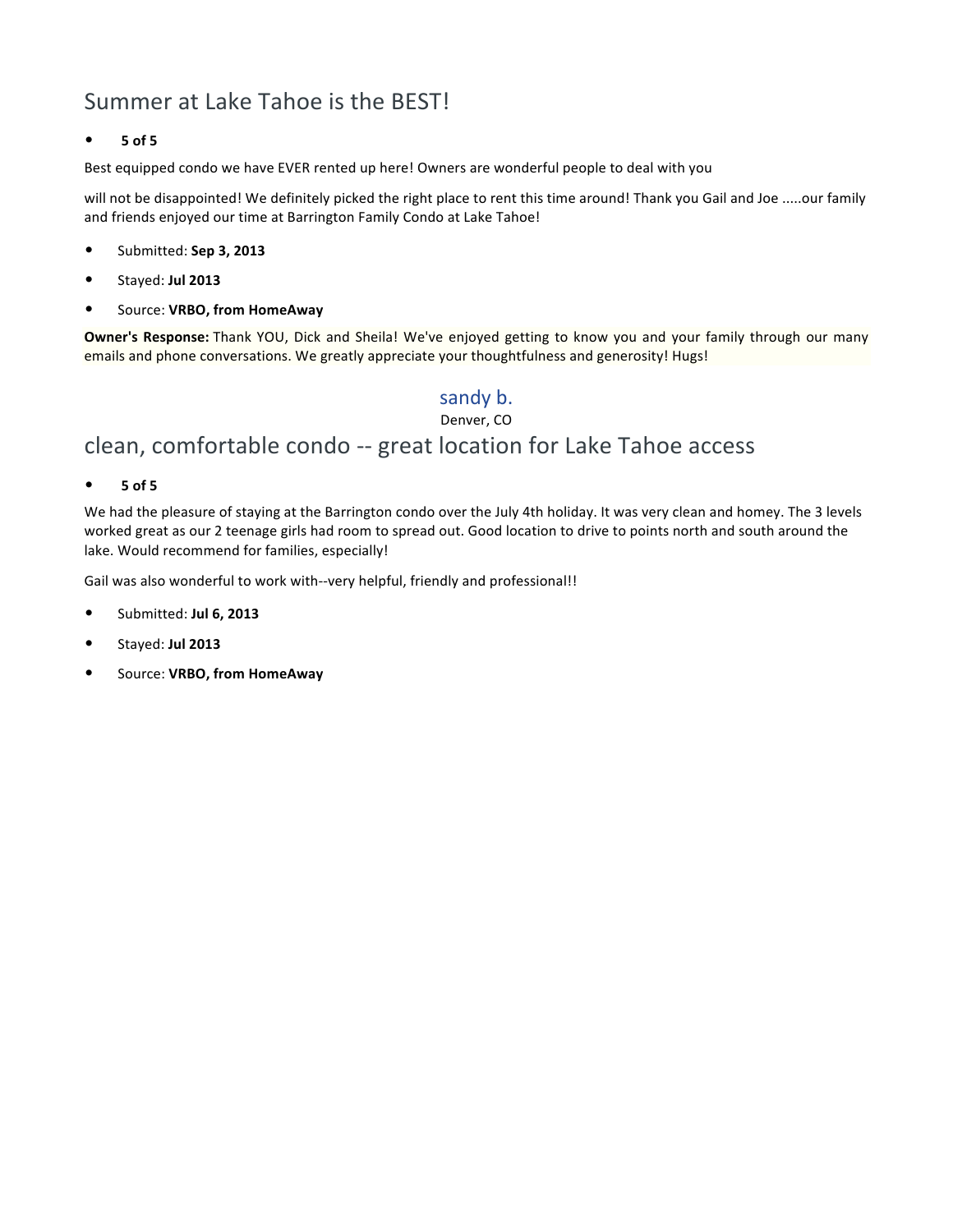### Ladybird

#### Genoa, Nevada

## Week Vacationers From Genoa Nevada

#### • **5 of 5**

This condo of the Barrington family was a great place to stay for a week of activities at Lake Tahoe.

It is super close to Kings Beach activities and fun which included jet skiing, eating at the Grid Bar and Grill right across from Kings Beach, close to Tahoe City, and Truckee where we went several times to shop and eat. We enjoyed having our children and grandchildren with us for a sleepover. Plenty of room for all of us and the loft was great for the older grandchildren. The property is clean and well maintained and stocked with alot of supplies and dishes and things for cooking. The washer and dryer were great as we had to wash our beach clothes. Two shower baths and bathrooms were really convenient when the whole troop was there.

Enjoyed the central location to our activities, in close driving distance to Sand Harbor, Incline Village, Saint Francis of Assisi Church, Garwoods restaurant and the water shuttle serving North Shore that can ferry bicycles and passengers.

Got great nights of sleep as the condo was quiet and the place serene and tranquil. Having a computer and three TVs, DVD and VHS players, games for the family, books, magazines, lots of paper towels, regular towels, dishtowels, toilet paper, kleenex etc helped make our stay stress free.

Our family enjoyed barbequing on the veranda and eating breakfast out there too. Although we did not swim in the complex pool, it looked fun and had alot of lounge furniture to relax in and read and sun. We would recommend this property to friends and family. We hope to stay here again.

The photos we saw before renting are exactly what the place is like. Much more relaxing than staying in a hotel in the area and much more economical and stress free. Gail has thought of almost everything one would need for information of questions one might have for operating appliances etc.

Enjoyed the homeiness feeling.

It was great not having to drive home after a days activities on the North Shore of Tahoe. Being able to just drive the short distance to the condo was very convenient.

- Submitted: **Aug 28, 2012**
- Stayed: **Aug 2012**
- Source: **VRBO, from HomeAway**

**Owner's Response:** Susan, I would like to hire you to manage our Kingswood Village #132 Vacation Rental Marketing Department! We greatly appreciate your thoughtful and comprehensive review. We are looking forward to our next visit to the Grid Bar & Grill and encourage all of our guests to do so as well. Thanks so much for your support and happy trails to you and your family!

### Family Fun

San Francisco, California

## Happy Family in Tahoe

#### • **5 of 5**

Our family had a very enjoyable holiday at the Barrington condo. It was very spacious which was great for our three teenage kids. I loved the kitchen. It had everything and more to make dinners (every type of pan, utensil, spice...) Loved the gas barbeque on the deck! It was a pleasure working with the Barringtons and organizing our trip. A perfect holiday.

• Submitted: **Aug 12, 2012**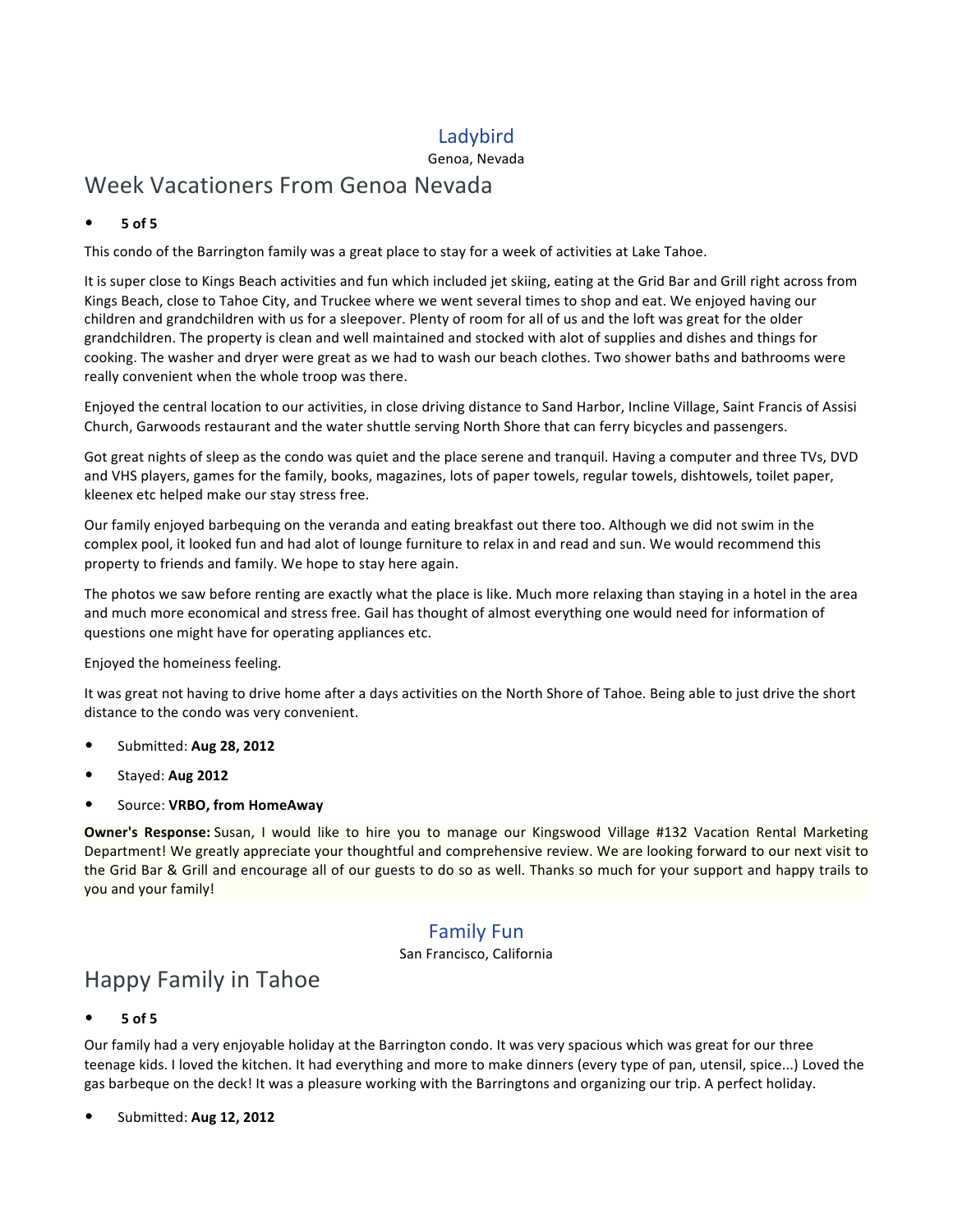- Stayed: **Aug 2012**
- Source: **VRBO, from HomeAway**

**Owner's Response:** Thank you, Sean and Theresa! We appreciate your support. Please come again soon!

### Rebekah H.

Modesto, CA

## Perfect place to stay!

#### • **5 of 5**

Everything about the condo was perfect! We have rented in Tahoe every year for the past 14 years and your condo was one of the best! Our kids loved the loft area. There were legos galore and a great little cubby area that the little ones enjoyed playing/sleeping in. It was roomy, extremely clean and very well equipped, from the instructions posted throughout for the television, wireless internet, etc. to the towels, hand soap, toilet paper and more. We were amazed at how organized and very well maintained the condo was. We really enjoyed our stay and hope to stay in your condo again this winter. Thanks for being so accommodating!

- Submitted: **Jul 2, 2012**
- Stayed: **Jun 2012**
- Source: **VRBO, from HomeAway**

**Owner's Response:** Rebekah, Thanks for your 5 STAR review! We're committed to providing a clean, comfortable, and convenient environment for all of our guests. Our reviews as well as our many return guests are the rewards for our effort! We appreciate your support, Rebekah. Please come again!

### Pamela M. -

## All the little things that count

#### • **5 of 5**

My partner and I and our out of town guests stayed for 3 nights recently. As an owner of another VRBO (77820) in San Francisco I was incredibly surprised at how well organized and laid out this condo is. I've stayed at a number of VRBO's over the years and this has to be the best value for money one I have ever experienced. The little things such as directions posted and even manuals on appliances astounded me. Everything was so thoughtful and considerate.Their information compendium was the best I have seen. It was seamless which is exactly how a vacation rental should be with nothing missing and a lot of extra's thrown in. If you are looking for a place in Tahoe, look no further and even if you are just a couple it is still a great place.

Pamela and Malcolm

- Submitted: **Mar 25, 2012**
- Stayed: **Mar 2012**
- Source: **VRBO, from HomeAway**

### HBW\_Austin

Austin, TX

## Great location, comfortable and a great value.

• **5 of 5**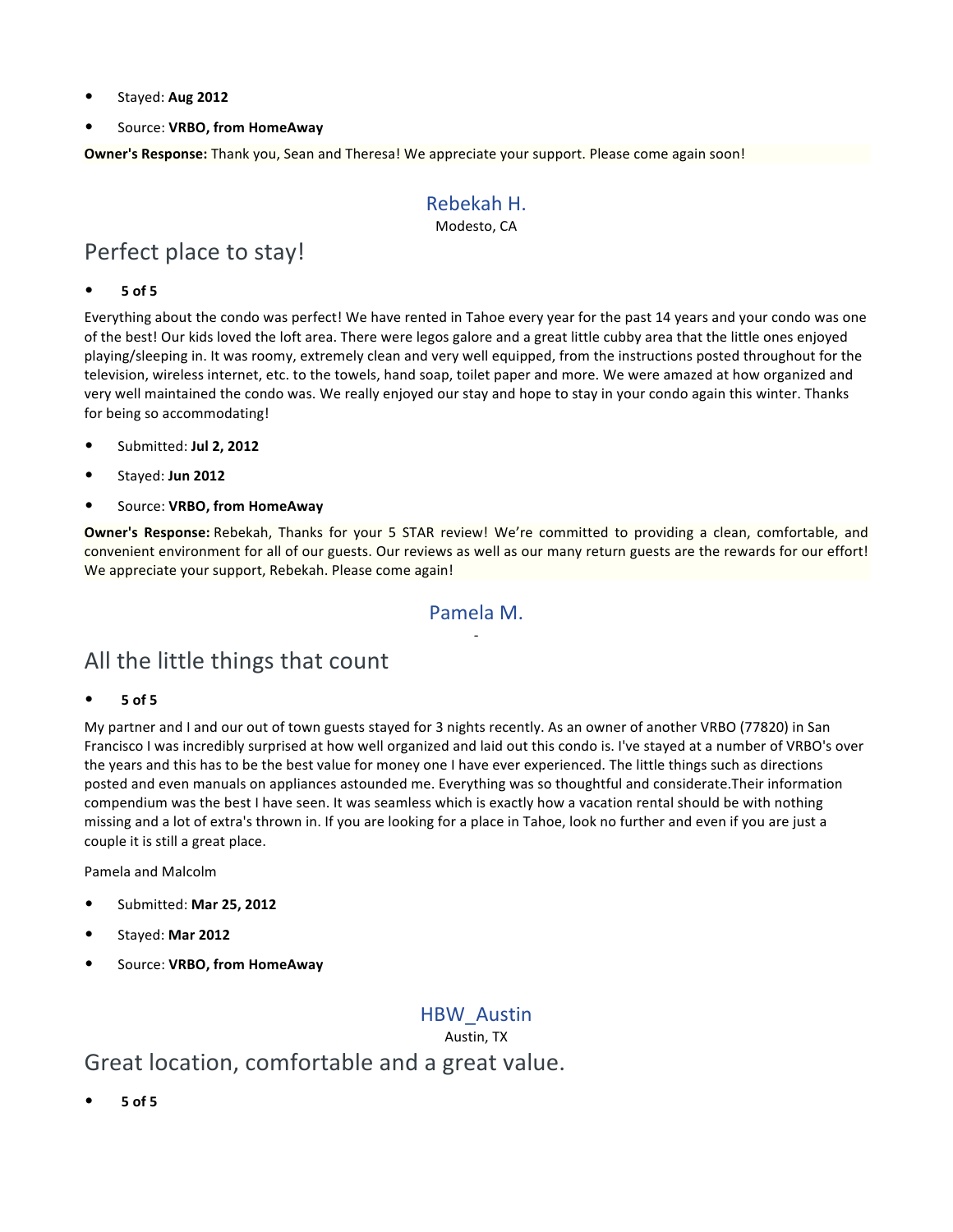Your condo was just great, thank you. We found it easily. It was clean and ready for us. All the notes you sent ahead of time and those posted around the condo helped us navigate details.

If we plan another trip to Tahoe we will definitely check to see if your place is available.

Thanks for helping make our vacation so comfortable.

- Submitted: **Jan 3, 2012**
- Stayed: **Dec 2011**
- Source: **VRBO, from HomeAway**

#### Art

#### Eastvale, Ca

## You Will Not Be Dissapointed!

• **5 of 5**

From the moment you walk into this Kings Beach Condo you will not be disappointed by the amenities this condo has to offer. Everything the owners describes on their web site is more than accurate. Bedrooms and bathrooms were very clean. If there was a problem, the owner is only an email away and they get back to you in a timely manner. This is by far the best value I've had in accommodations and that includes the beautiful surroundings and great places downtown offers as far as eateries and restaurants and shops. Reno is only 40 min away! For sure a place I plan on visiting again.

- Submitted: **Sep 25, 2011**
- Stayed: **Sep 2011**
- Source: **VRBO, from HomeAway**

**Owner's Response:** Thank you, Art. We're delighted that you and your family enjoyed our home away from home. We make every effort to provide a welcoming, comfortable, and convenient environment for all of our guests. Please come again!

### Helen and Jack

#### Virginia

## Best Condo or House at Tahoe we have ever rented!! And we have been renting in Tahoe for 20 years!!

• **5 of 5**

We have been renting condos and houses in Notrh Lake Tahoe for the past twenty years -- Tahoe Vista, Carnelian Bay, Kings Beach and Northstar -- and our two stays in the Barrington vacation home this ski season have been, by far, our best experiences yet. Our first stay -- a two-and-a-half week ski holiday in Dec/Jan -- was perfect!

We were surpised and delighted by how nice the condo was furnished and decorated, and especially by how well was equipped and how well it was provisioned! We do a fair amount of gourmet cooking, and we brought quite a bit of equipment with us; we should not have bothered! The kitchen had just about everything we needed! It was VERY well equipped -- as was all the rest of the condo!!

Also, it was great to have so many condiments and paper products there before we arrived. It saved a lot of time and bother since we did not have to run out to buy these things. We were truly surprised by this. It was a first for us!

Our second stay – a week-and-a-half in March – was equally delightful.

If all goes well. we plan to spend our two ski vacations next season right there in the Barrington Condo!!

• Submitted: **Apr 2, 2011**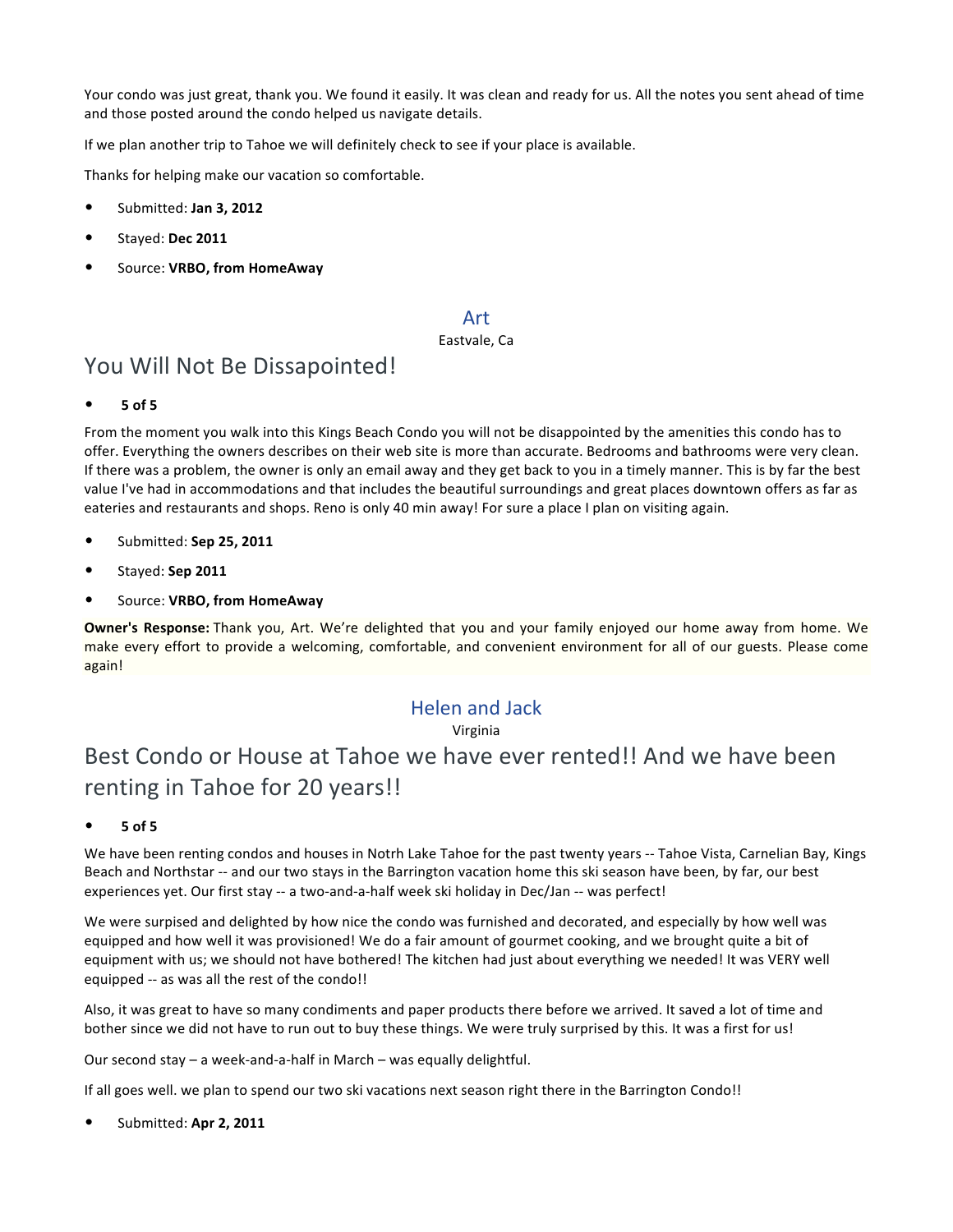- Stayed: **Dec 2010**
- Source: **VRBO, from HomeAway**

#### Louise

#### San Luis Obispo

### Louise

• **4 of 5**

My family rented this unit for 9 days last summer, our stay was great and we hope to rent the unit again sometime. Clean, plenty of room for everyone, super well equipped, wireless internet. The owners were very attentive and nice to do business with. I did not really want to submit a review as I don't want to have to compete with all you folks out there for this unit when it comes time for me to rent it again!!! So selfish of us...thanks again Gail!

- Submitted: **Jan 17, 2011**
- Stayed: **Aug 2010**
- Source: **VRBO, from HomeAway**

### Trace Flores1

Roseville, CA

## We had another wonderful ...

• **5 of 5**

We had another wonderful vacation at the Barrington Condo! The kids enjoyed their own space with Lego's and games, while we relaxed by the fire watching the snow fall. As always, the condo had everything we needed to make meals and sleep peacefully. Thank you so much for making this available to us!

- Submitted: **Apr 19, 2010**
- Stayed: **Apr 2010**
- Source: **VRBO, from HomeAway**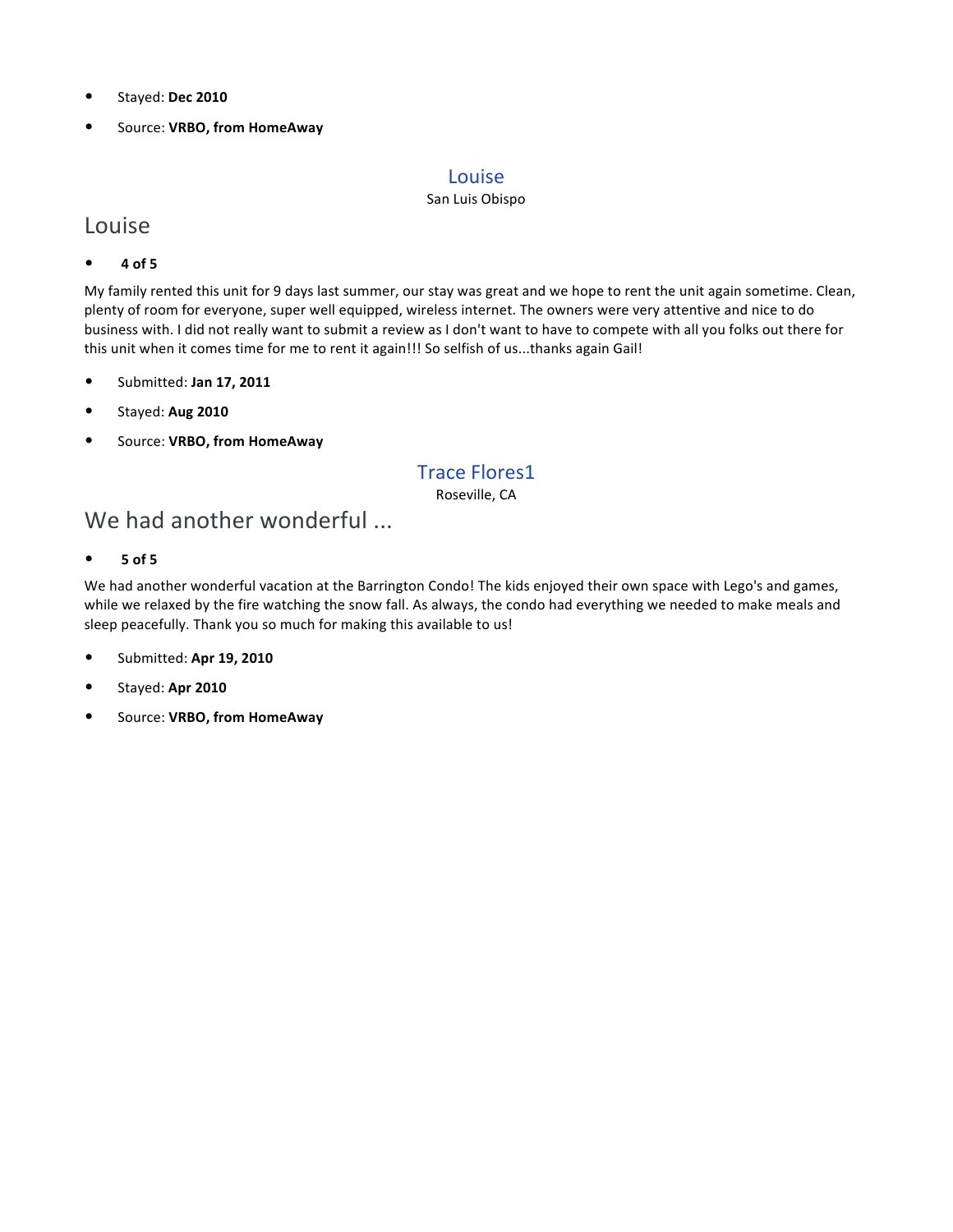### Carrie54

Sausalito, CA

## Five of us went up for my...

#### • **5 of 5**

Five of us went up for my brother's birthday weekend. The condo was so fabulous - the fireplace, being able to listen to music on our iPod with the speakers in the living room, the comfortable beds and blackout shades(!), the location, the barbecue, and every condiment you could ever think of needing for a meal! We snowboarded by day and hung at the condo drinking wine by night - it was so comfortable and sweet we didn't need to leave.

Gail was gracious, kind, and responsive from our inquiry until our check out.

Five thumbs up :)

Thank you Barringtons for sharing your space!!

- Submitted: **Mar 10, 2010**
- Stayed: **Mar 2010**
- Source: **VRBO, from HomeAway**

### The Williams Family9

Lincoln, Ca

## Couldn't have had a better...

• **5 of 5**

Couldn't have had a better time, It was fabulous! Condo was very clean, looked brand new and had everything imaginable.

Thank you for sharing your home. We will be back.

The Williams Family

- Submitted: **Mar 1, 2010**
- Stayed: **Feb 2010**
- Source: **VRBO, from HomeAway**

Did you find this review helpful?

2Yes 0No

### Jing2

San Francisco, CA

## Thank you for letting us ...

• **5 of 5**

Thank you for letting us stay in your condo, we had a great time there. It is nice and warm, like its

owner. Everything there is what we hoped for, nice, clean and convenient. It is very thoughtful of you to have paper towels in the bathroom, just like we do at home. We love all the decorations, and the story about the bear. My 5-yr-old girl couldn't stop drawing all the decorations she spotted and my 7- yr old boy said we should book this condo again for our next trip. We are sure to come back again.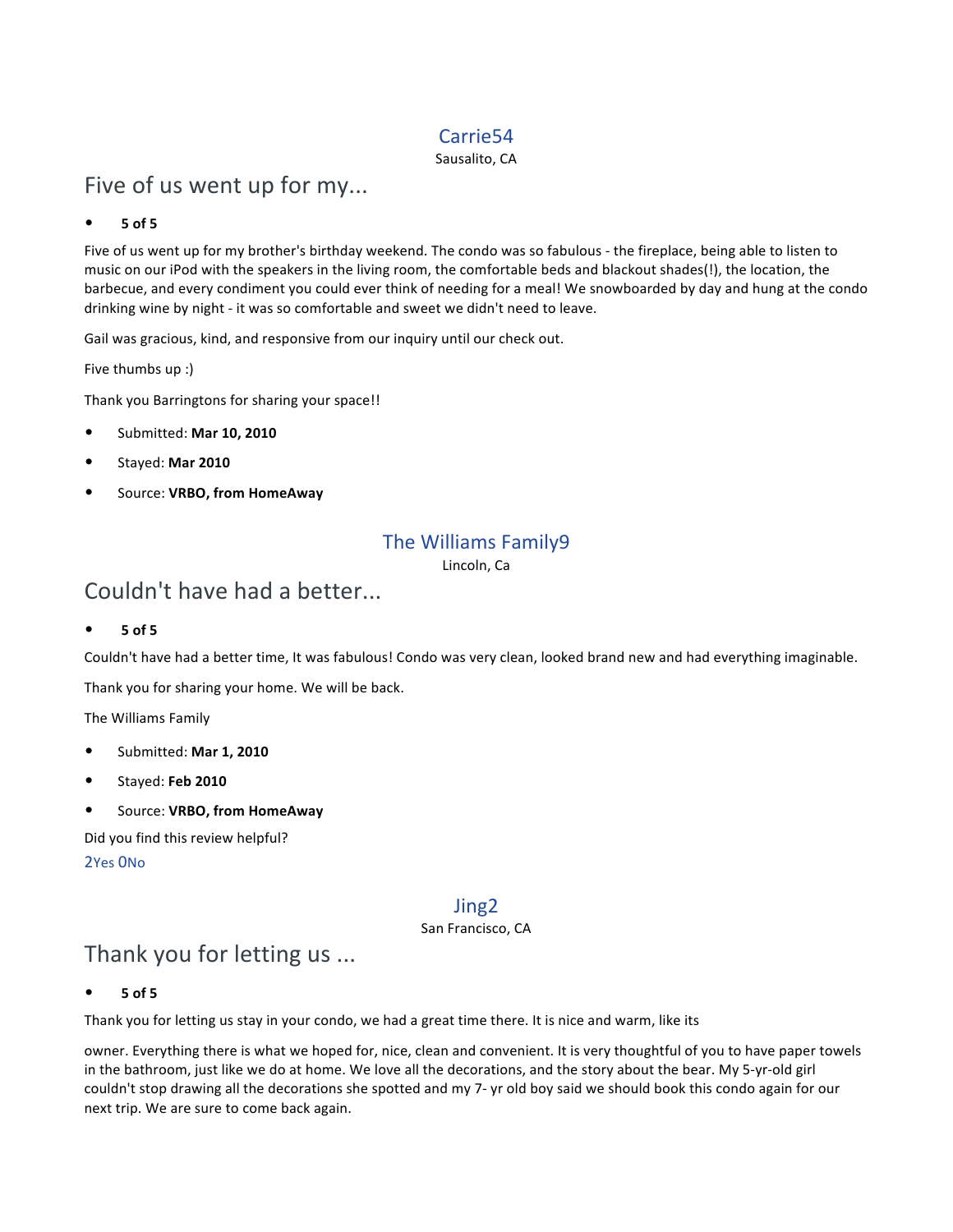- Submitted: **Feb 24, 2010**
- Stayed: **Feb 2010**
- Source: **VRBO, from HomeAway**

#### VRBORORG281000

New York, NY

## I had the pleasure of the...

#### • **5 of 5**

I had the pleasure of the Barrington's condo for a full month and can say without reservation that it was the happiest rental experience I have had in over 20 HomeAway experiences. You will find it well located, nicely appointed, clean and functional - and a gracious hostess if you ever have any questions. The lived-in feel adds a comfort that you rarely find in a rental and will likely be of help if you forget something at the market. I certainly hope to return.

- Submitted: **Feb 23, 2010**
- Stayed: **Feb 2010**
- Source: **VRBO, from HomeAway**

### Lailani

San Jose, CA

## This is our family's seco...

#### • **5 of 5**

This is our family's second time renting the Barrington Condo during ski season. It is clean, comfy, cozy and very well stocked. The kids love playing in the back area where they can build a snowman and attempt at constructing an igloo. The place makes me feel at home and stress free. Love having the laundry available. Safeway is down the street and the kitchen is well stocked with every pot, pan, utensil etc you need. Thanks Gail & Family for letting us rent your lovely place. We'll be back again...soon I hope.

- Submitted: **Feb 18, 2010**
- Stayed: **Feb 2010**
- Source: **VRBO, from HomeAway**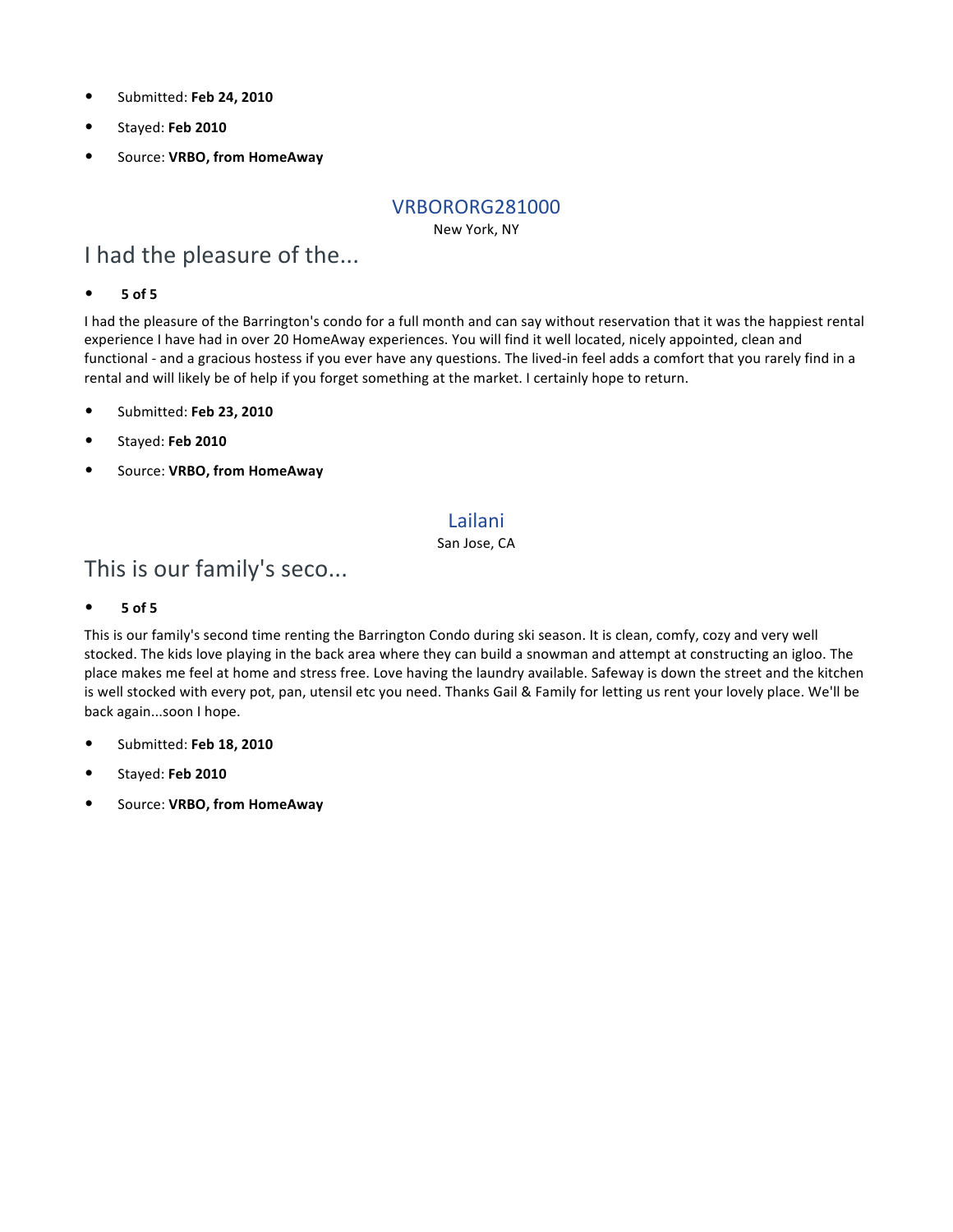#### Anonymous

San Jose

## We had a wonderful time a...

#### • **5 of 5**

We had a wonderful time at your condo. One of the reviews had commented that it was very well stocked. That was definitely true. We have rented several vacation homes at Tahoe over the years and yours was the most completely stocked. Thank you for providing things like olive and vegetable oil so we didn't have to buy any just to oil a pan. We also enjoyed your decorating. Your description of it as your doll house was not surprising.

- Submitted: **Dec 5, 2009**
- Stayed: **Dec 2009**
- Source: **VRBO, from HomeAway**

#### Alina3

#### San Francisco, CA

## Our family of 5 stayed at...

#### • **5 of 5**

Our family of 5 stayed at Gail's condo in August and we loved it. I will sure to come back again, the next time we venture to Lake Tahoe. The condo is huge, comfortable, very well stocked and beautifully decorated. The place had a lot of love, hours and personal care put into it, certainly better then my own home. :)

- Submitted: **Sep 27, 2009**
- Stayed: **Sep 2009**
- Source: **VRBO, from HomeAway**

### Stephanie Boyd Concord, Ca

## My family and I had the f...

#### • **5 of 5**

My family and I had the fortunate experience to stay at the Barrington Condo. The condo is beautifully decorated and it was great to come home at the end of the day and feel so comfortable and cozy. My 17 year old son and his friend enjoyed the video games and wi fi access and felt like the condo was really cozy. The two outside decks look out onto a forest like setting and while my husband and I drank our morning coffee we were treated to a show of squirrels, chipmunks, bunnies, and all sorts of birds. The condo is located close to the beautiful beaches and activities that families enjoy. There is also a network of trails right outside your door and they are fantastic! The condo pool is in the middle of beautiful pine trees. The condo was even better than we expected and we will definitely stay there again in the future and would highly recommend the condo to anyone who is considering renting it. We stayed for seven nights in August.

- Submitted: **Aug 19, 2009**
- Stayed: **Aug 2009**
- Source: **VRBO, from HomeAway**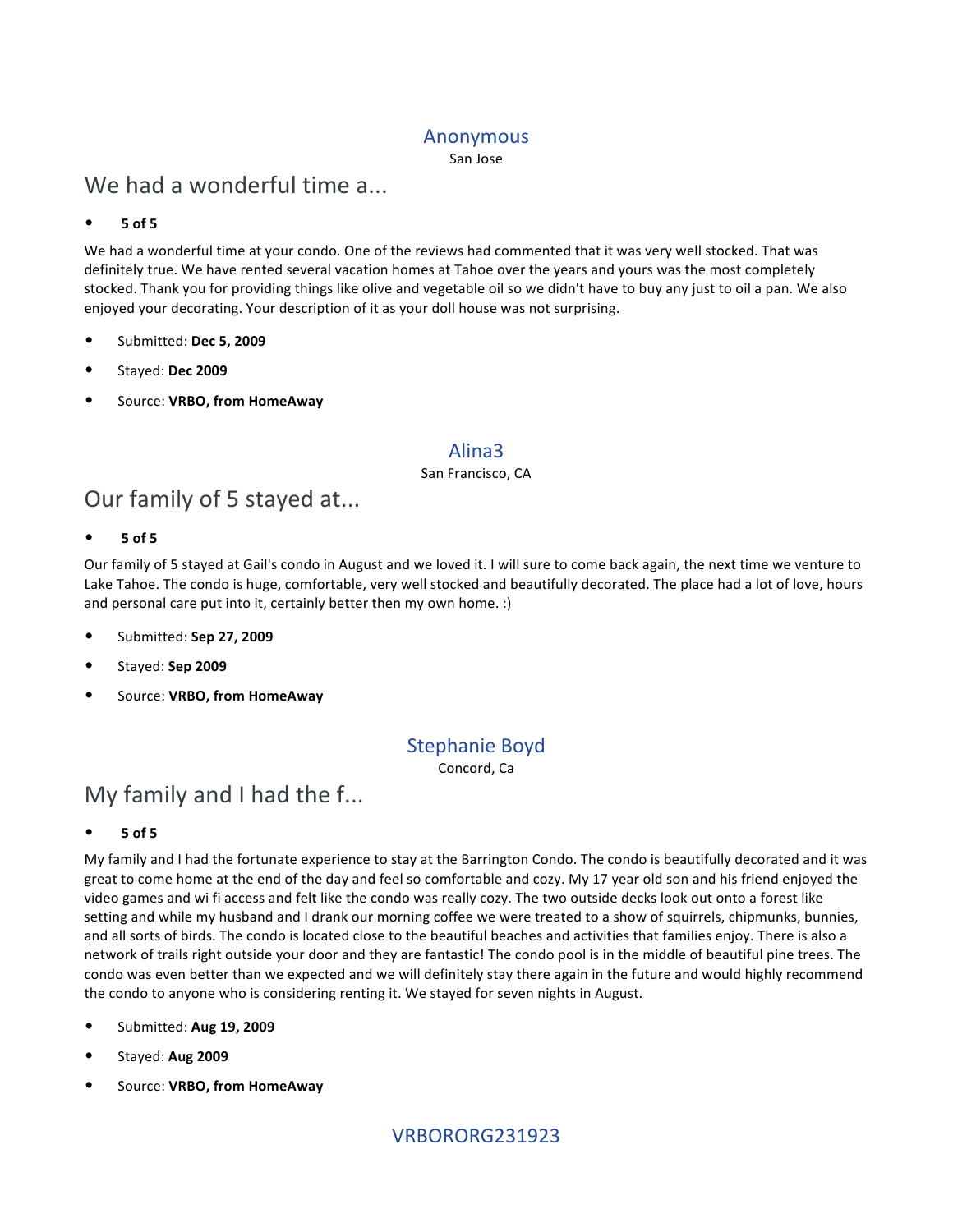## Hi, It was an amazing ...

• **5 of 5**

Hi,

It was an amazing experience, to start with good house, decent location, great setup. Very clean, all appliances and entertainment stuff available that you can think of. Very professional handling and awesome prices as compared to other rentals. More capacity as compared to any other simillar priced condo. I would say all in all very good place to live and enjoy vacation.

-

- Submitted: **Aug 1, 2009**
- Stayed: **Jul 2009**
- Source: **VRBO, from HomeAway**

### Pam Langford

Nashville TN

### I read other comments lis...

#### • **5 of 5**

I read other comments listed in the Barrington Condo guestbook before my stay in Tahoe, and I certainly agree wholeheartedly. Gail is wonderful, warm and welcoming and the condo exceeded my expectations. The location was ideal and I cannot imagine a more positive vacation experience. We hope to return soon and, if possible, will contact Gail to say in her condo in the future. She truly goes above and beyond to make your stay a very positive one. I, as so many others it seems, am very grateful to her.

- Submitted: **Feb 17, 2009**
- Stayed: **Feb 2009**
- Source: **VRBO, from HomeAway**

### Alpha Doan

San Diego, CA

### We have rented many vacation homes ...

• **5 of 5**

We have rented many vacation condos in the past and found this one of the very best. The Barrington's condo is very well equipped, especially the kitchen. It feels like home. It was snowing hard the whole week we were there. The thoughtful, well-stocked kitchen helped us tremendously by not having to make an extra trip to Safeway for some spices and sugar and such. My daughters enjoyed the wired and wireless internet as well as many games available in the condo. The location is just about right, quiet, not far from Northstar nor shops in Kings Beach. The most wonderful thing of all is probably Gail herself. She was very professional, responsive and helpful. She was able to steer me toward renting another unit for my brother's family. In fact, we are planning to come back to the same place two week from today. I appreciate their sharing with us their home away from home, and highly recommend the Barrington's.

- Submitted: **Dec 29, 2008**
- Stayed: **Dec 2008**
- Source: **VRBO, from HomeAway**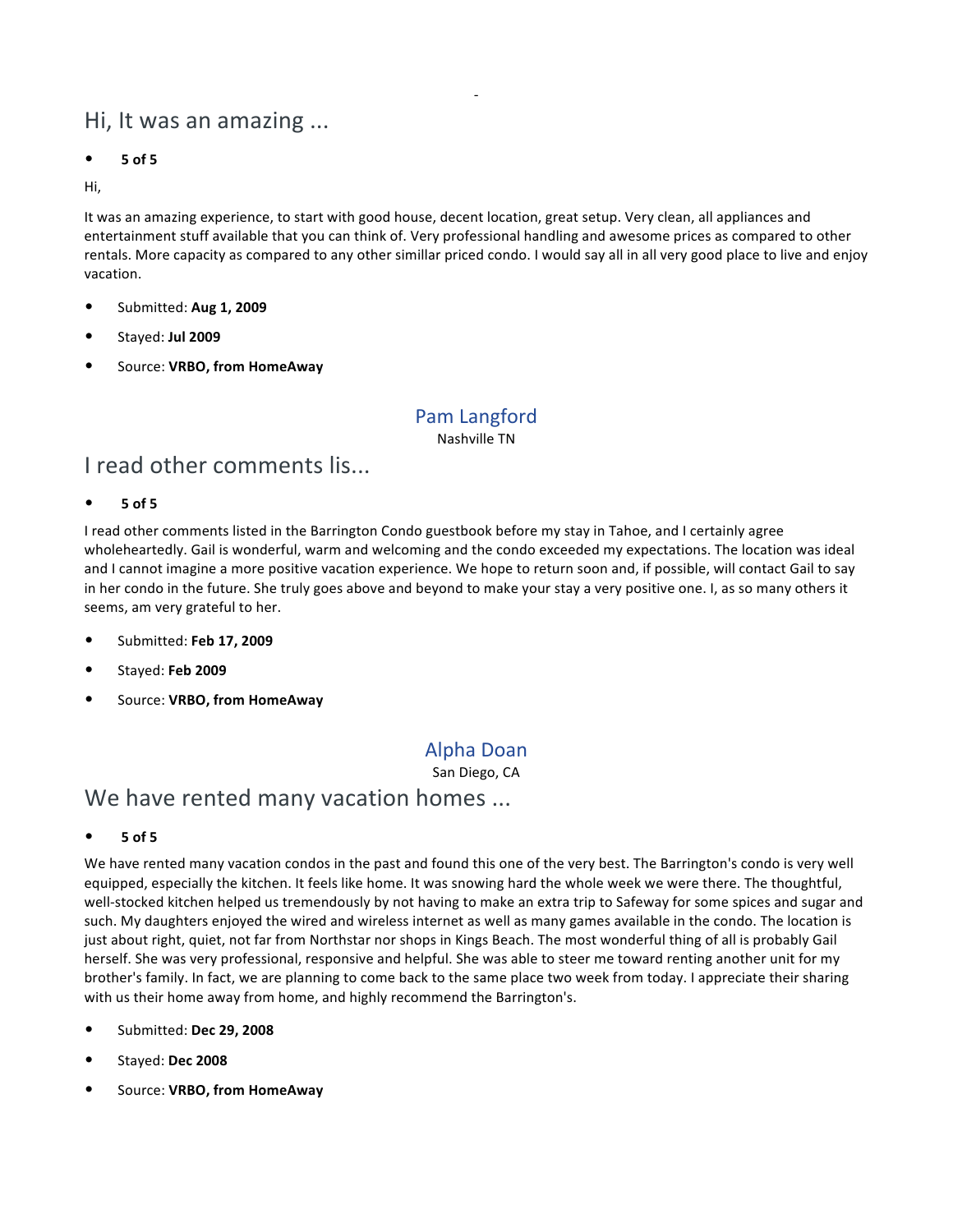### VRBORORG173112 -

## Dear Barrington family, ...

#### • **5 of 5**

Dear Barrington family,

We want to thank you for your gracious hospitality, and for allowing us to share your condo. We had a wonderful time in Tahoe, and always found it a pleasure to come back at the end of the day to your beautiful, and comfortable condo. We have stayed at other condos in your complex, but none compare to the accomdations that you provide and offer to your guests. We definitely will be back to Tahoe next year and hope that your condo will be available for our stay there.

Three happy guests,

The Sefciks

- Submitted: **Oct 24, 2008**
- Stayed: **Oct 2008**
- Source: **VRBO, from HomeAway**

### Fink J.

#### St. Petersburg, FL

## We just wanted everyone t...

• **5 of 5**

We just wanted everyone to know that we had a wonderful time staying at the Barrington Condo from July 18-25. It really is the most well stocked "home away from home" that we have ever spent time in. This was the perfect place for the two of us, along with our 9 and 4 yr. olds. We found it's location to be very quiet, yet close enough to be among the activities of Lake Tahoe if you wish. The kids enjoyed the pool, and the many other activities in the condo. All of our friends that visited also had room to stay and move about. Our week went too fast, so we will just have to make this a regular visit. We recommend this to anyone, either couples or families on vacation.

Thank you Gail for offering us your beautiful home, it was a treat.

Bob & Joura

- Submitted: **Jul 31, 2008**
- Stayed: **Jul 2008**
- Source: **VRBO, from HomeAway**

### Hollidays

Clinton, NY

### My wife wanted me to tell...

• **5 of 5**

My wife wanted me to tell you that your condo is the best equipped condo that we have ever stayed in. (we have stayed in many) You have thought of everything and when ever someone asked for "whatever" we found it. They also appreciated your wi fi and used it everyday. (one in our group works for IBM as a project manager so he had to be on everyday for his work and this was very good for him) Your labeling of everything was appreciated and even when one TV remote stopped working we replaced the batteries with your spares and we were back in business. We also liked the thermostat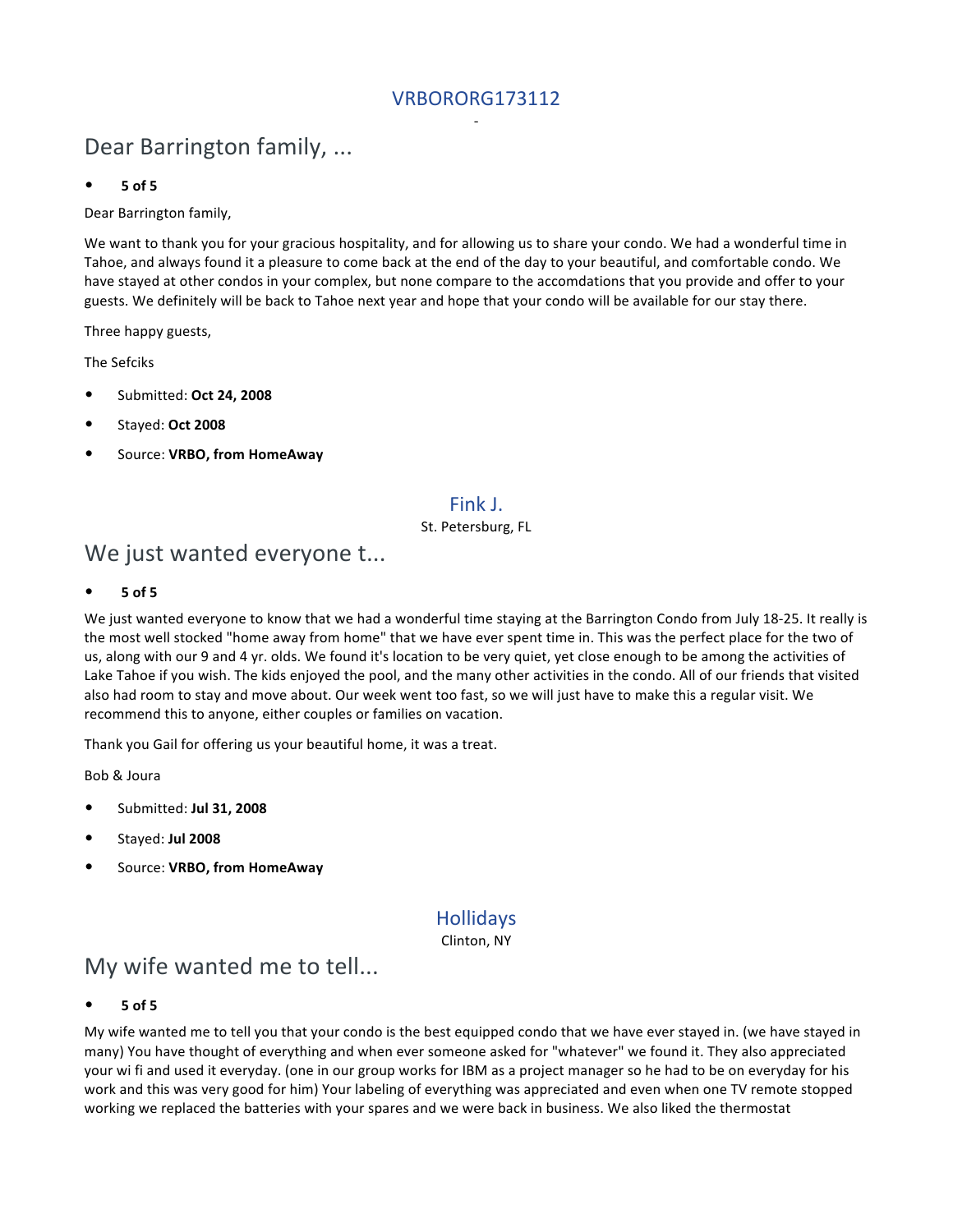programmed temp changes since we all like it cooler at night and we didn't care about the temp set back during the day since we were never there. (we turned that feature off when we left) We also turned off the wi fi before we left.

Thank you again for allowing us to rent from you.

- Submitted: **Mar 5, 2008**
- Stayed: **Mar 2008**
- Source: **VRBO, from HomeAway**

### Curt5

#### Santa Rosa, CA

## Our party of 8 (2 familie...

• **5 of 5**

Our party of 8 (2 families) had a wonderful stay in this very well equipped condo. The kitchen had everything we wanted (even the garlic I forgot at the store). We had internet access, games and movies to keep us informed and entertained after a day of skiing. Our teens loved the loft and checking out the iTunes library. And Gail is great to work with. We'll be back.

- Submitted: **Feb 24, 2008**
- Stayed: **Feb 2008**
- Source: **VRBO, from HomeAway**

### Cindy, Steve & Emily

Novato, CA

## This is the third or four...

• **5 of 5**

This is the third or fourth condo we have rented in the same complex for our annual ski trip - and this is the one we will now return to every year! We couldn't have asked for a better place. I loved how well stocked the kitchen was, how organized everything was, and how clean it is! Every year I come prepared with my own griddle, spatula and pancake mix for our preski pancake feed - and there was everything right in the kitchen. I didn't need to bring any of it!

Our daughter fell in love with the loft and what she quickly dubbed "her private playhouse" and it was hard to get her out of there to go skiing!

We had the perfect time at the Barrington's and will be back next year!

- Submitted: **Feb 7, 2008**
- Stayed: **Feb 2008**
- Source: **VRBO, from HomeAway**

### Parker2

Los Gatos, CA

### This is our second year a...

• **5 of 5**

This is our second year at the Barrington's condo. It only seemed to get better and now we are reserving for next year. The attention to detail and tremendous supplies/equipment make this our home away from home.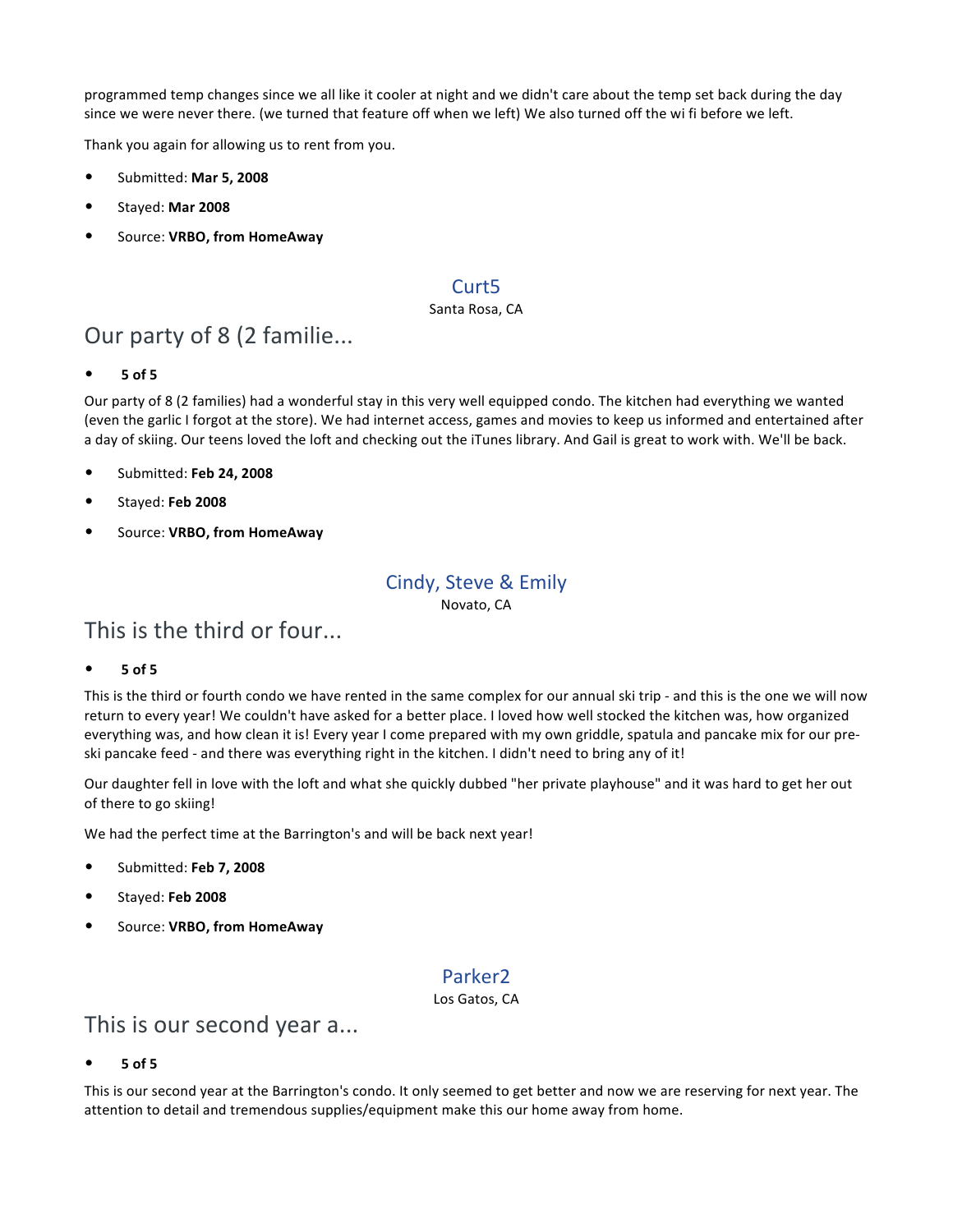- Submitted: **Jan 15, 2008**
- Stayed: **Jan 2008**
- Source: **VRBO, from HomeAway**

#### VRBORORG118217

Houston TX

### Your condo meets our vaca...

#### • **5 of 5**

Your condo meets our vacation needs very well-is actually beyond our expection, and the kitchen is so incredibly equipped-- -Every detail, and we even found a bottle of soysauce! We really had a great time overthere! We will definitely recommend this condo to our friends if they plan to have a vocation there.

- Submitted: **Dec 30, 2007**
- Stayed: **Dec 2007**
- Source: **VRBO, from HomeAway**

### Sharon Woodard

Camarillo, CA

## We really enjoyed our sta...

• **5 of 5**

We really enjoyed our stay at your condo this summer and can't wait to go back! Your condo was more than what we had expected. After a day at the lake, the children were able to enjoy playing with the Lego's up in their homemade fort in the loft, as well as, play the board games, cards and watched the family movies. Each day we walked to the nearby stream and went hiking in the trails close to the condo or up to swim at the pool. We really appreciated how well stocked your condo was with everything and for making our stay so enjoyable and relaxing!

- Submitted: **Sep 17, 2007**
- Stayed: **Sep 2007**
- Source: **VRBO, from HomeAway**

### Robert Morris

El Sobrante CA

## My family and I felt righ...

• **5 of 5**

My family and I felt right at home staying in this wonderful condo. It is well maintained and has all the kitchen, bath things that you will need. My sons enjoyed the Legos and game systems. The complex is very nice with a large pool and the location is perfect for enjoying the north shore. Gail was a pleasure to work with. We will be back.

- Submitted: **Jul 18, 2007**
- Stayed: **Jul 2007**
- Source: **VRBO, from HomeAway**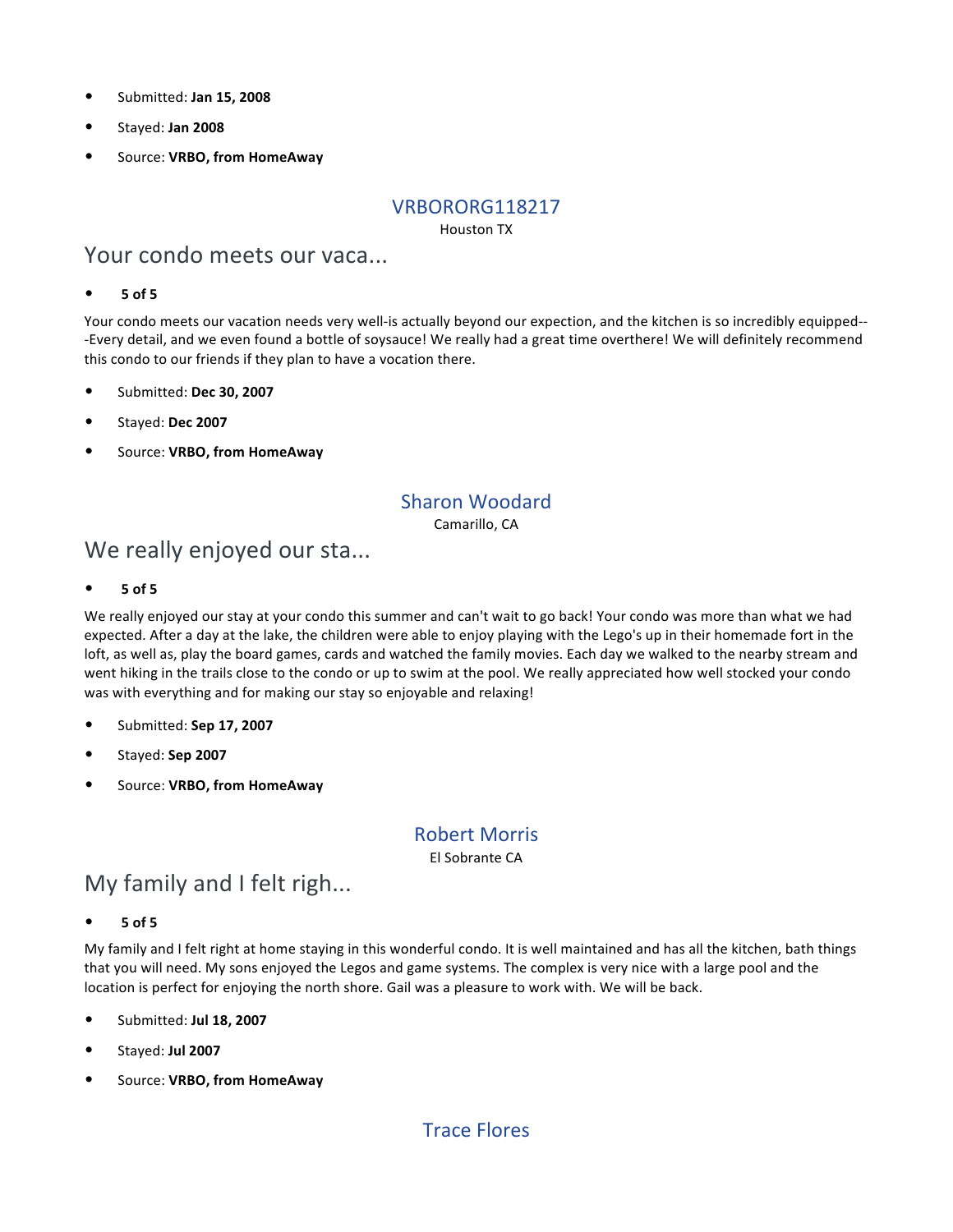#### Roseville, CA

## We absolutely loved stayi...

#### • **5 of 5**

We absolutely loved staying at your condo. My children were amazed at all the activities you had available for them to use. They now call your home their "new home" and keep asking when we can go back again. I look forward to many more wonderful visits! Thank you for sharing and being such wonderful people to work with!

#### **Trace**

- Submitted: **Jul 2, 2007**
- Stayed: **Jul 2007**
- Source: **VRBO, from HomeAway**

#### James Shaw

San Diego, CA

### It was a great condo! My...

• **5 of 5**

It was a great condo! My friends and I especially appreciate the abundance of blankets, utensils, kitchenware, etc! Too bad we didn't take advantage of the Nintendo 64 before we left. The owner is also very prompt in responding and very flexible with our arrival time. Next time we go to Tahoe we'll definitely rent this condo again.

- Submitted: **Mar 29, 2007**
- Stayed: **Mar 2007**
- Source: **VRBO, from HomeAway**

#### VRBORORG74996

Sunnyvale CA

## Dear Gail, We would like...

• **5 of 5**

Dear Gail,

We would like to thank you once again for the lovely condo. It exceeded all our expectations. Everything was so well organized and maintained, It really made us want to stay more then just three nights! we will look into renting it again for the summer.

Best regards,

Etai and Taly Shemy

- Submitted: **Jan 31, 2007**
- Stayed: **Jan 2007**
- Source: **VRBO, from HomeAway**

### Parker1

Los Gatos, CA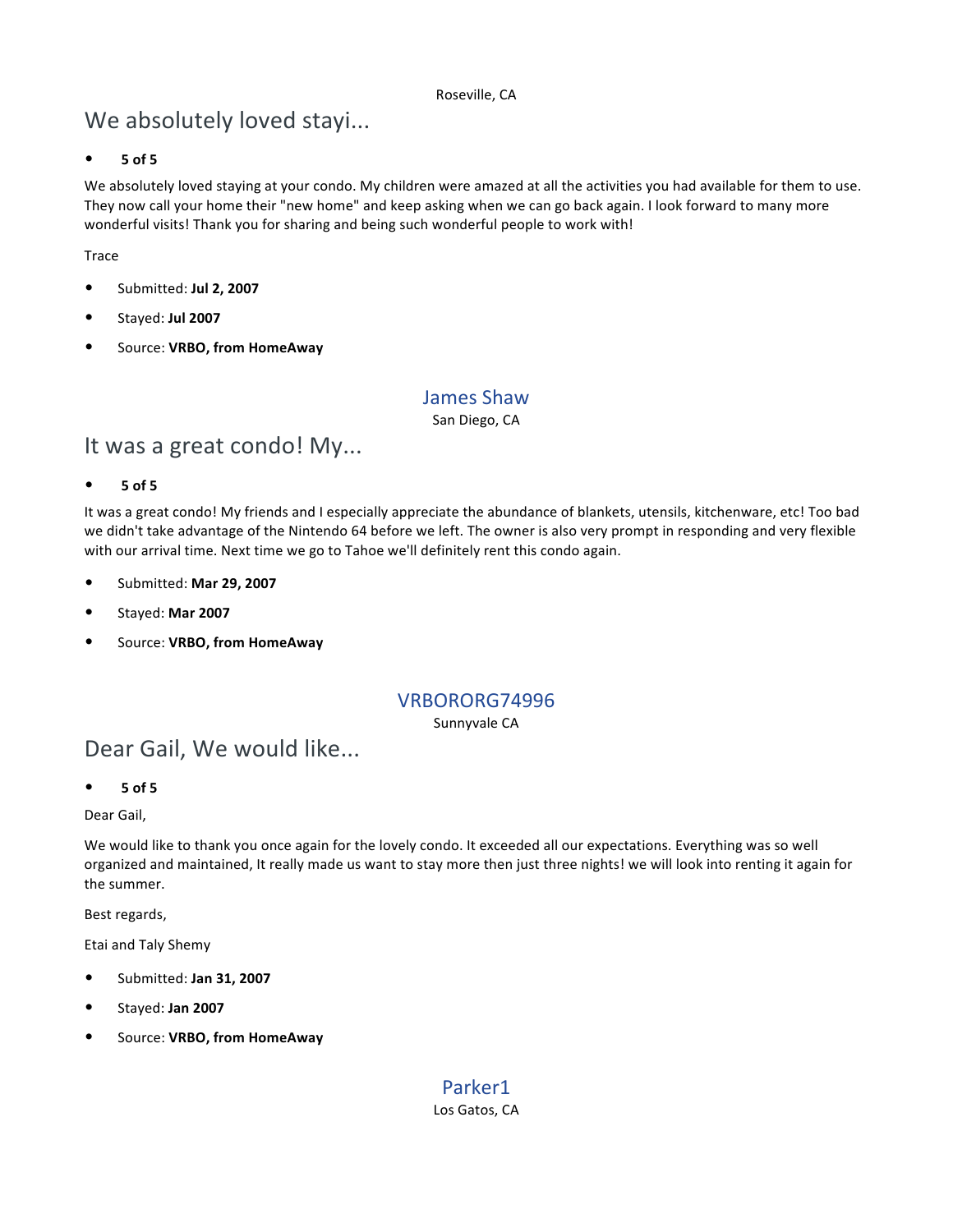## This condo was fantastic....

#### • **5 of 5**

This condo was fantastic. The Barringtons really exceeded my expectations. It was like being in a good friend's home. It was well stocked, clean, and very functional. How many places actaully have a griddle for pancakes before going off to ski? The shuttle to NorthStar was fast and punctual.

With teenage kids, the technology available really helped them enjoy the evenings. They have really put this place togther for everyone to have a great relaxed vacation. I will be going back soon.

- Submitted: **Jan 9, 2007**
- Stayed: **Jan 2007**
- Source: **VRBO, from HomeAway**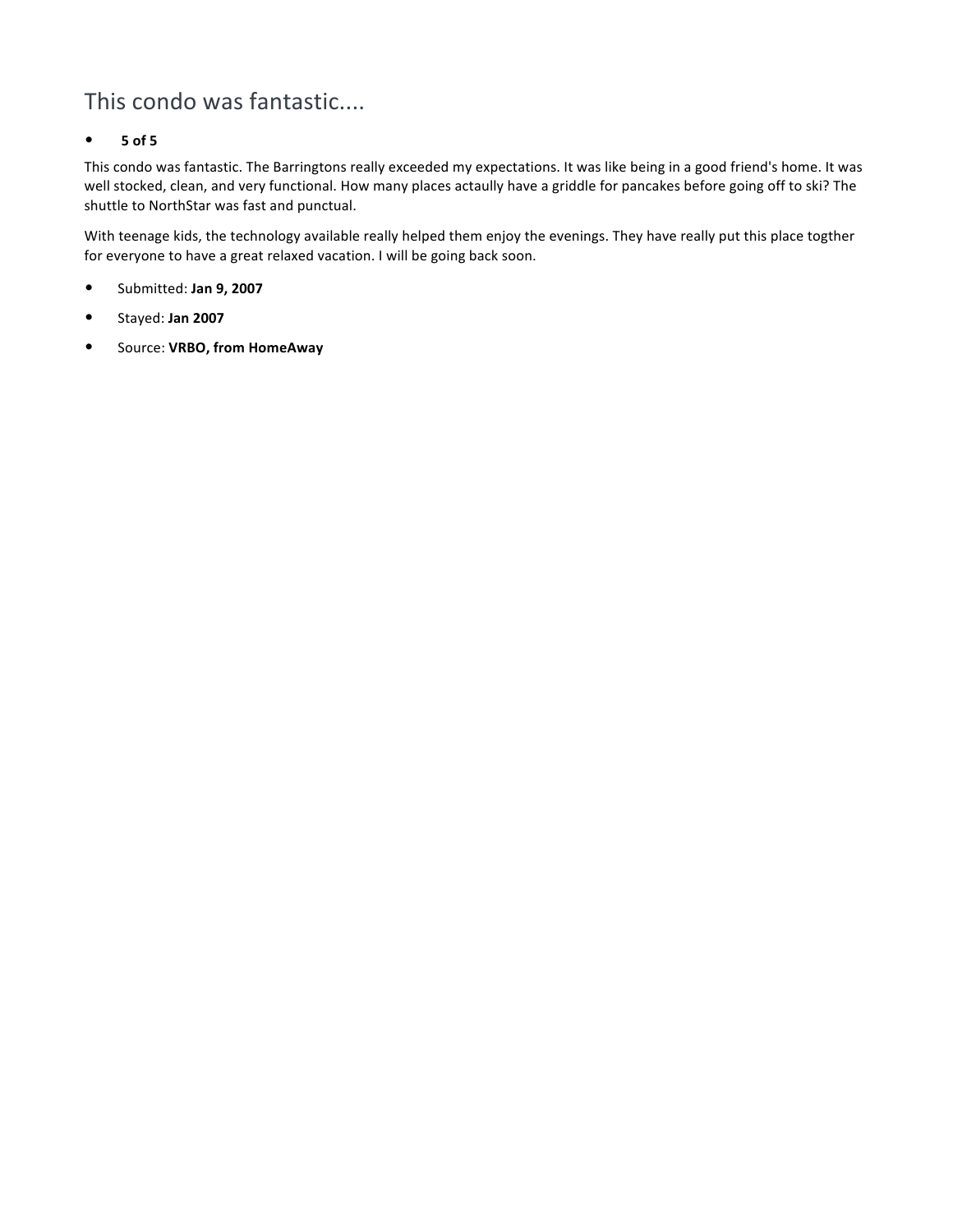### The Knedel's

Sacramento, CA

## Our family spent the Chri...

#### • **5 of 5**

Our family spent the Christmas Holidays at the Barrington's Condo. It was more than we could have wished for and exceeded all of our expectations. Nicely decorated and comfy. The condo was spotless, everything appeared to be new and/or well taken maintained. We were very comfortable in the 3 level condo. It was well stocked, has a wonderful view, close to the lifts and even has a free shuttle. Ample parking and snow removal was timely. Close to stores and entertainment. We had a fabulous time and look forward to renting this wonderful condo again. Couldn't rent from nicer folks.

Thanks again.

- Submitted: **Jan 2, 2007**
- Stayed: **Jan 2007**
- Source: **VRBO, from HomeAway**

#### Brian Hast

Martinez, CA

## For many years we have go...

• **5 of 5**

For many years we have gone skiing in Tahoe for a week around Christmas time. We have stayed at many different condos and cabins on the North Shore and have had the occasion to deal with many different property owners. This year we were fortunate to have found Gail and her family's condo. I can say, without any qualification, that this was our best Tahoe experience. The condo was beautiful and had every comfort and convenience from a computer with wireless internet connection, to a full size washer and dryer, to comfortable beds and bedding, to a wide supply of games, to wonderful Christmas decorations. The location was only steps away from our parking spot. This was very handy in carrying items from the car to the condo and back. However the best part of our experience was in meeting and dealing with Gail. She could not have been more helpful unless she was actually at the condo to make our meals and beds. It was truly a pleasure to rent from Gail and her family. We will certainly rent from her again on our next trip.

- Submitted: **Dec 27, 2006**
- Stayed: **Dec 2006**
- Source: **VRBO, from HomeAway**

### Carol Appleby -

## We spent a wonderful week...

• **5 of 5**

We spent a wonderful week in Tahoe at this condo in Kingswood Village in Kings Beach, and we had everything we needed at our fingertips and more! We have stayed in other condos at Kingswood Village, too, and this condo is exceptional for providing so many appreciated extras. We enjoyed being able to check email and play games on the computer. We watched DVDs, barbecued and cooked, did laundry, and enjoyed the other comforts the condo offered. Getting to know Gail during this rental process was a pleasant bonus. She is friendly and helpful whenever she is needed for information and/or any kind of help. I do not hesitate to recommend this condo to anyone who is looking for a special place to spend some time in the beautiful Tahoe area.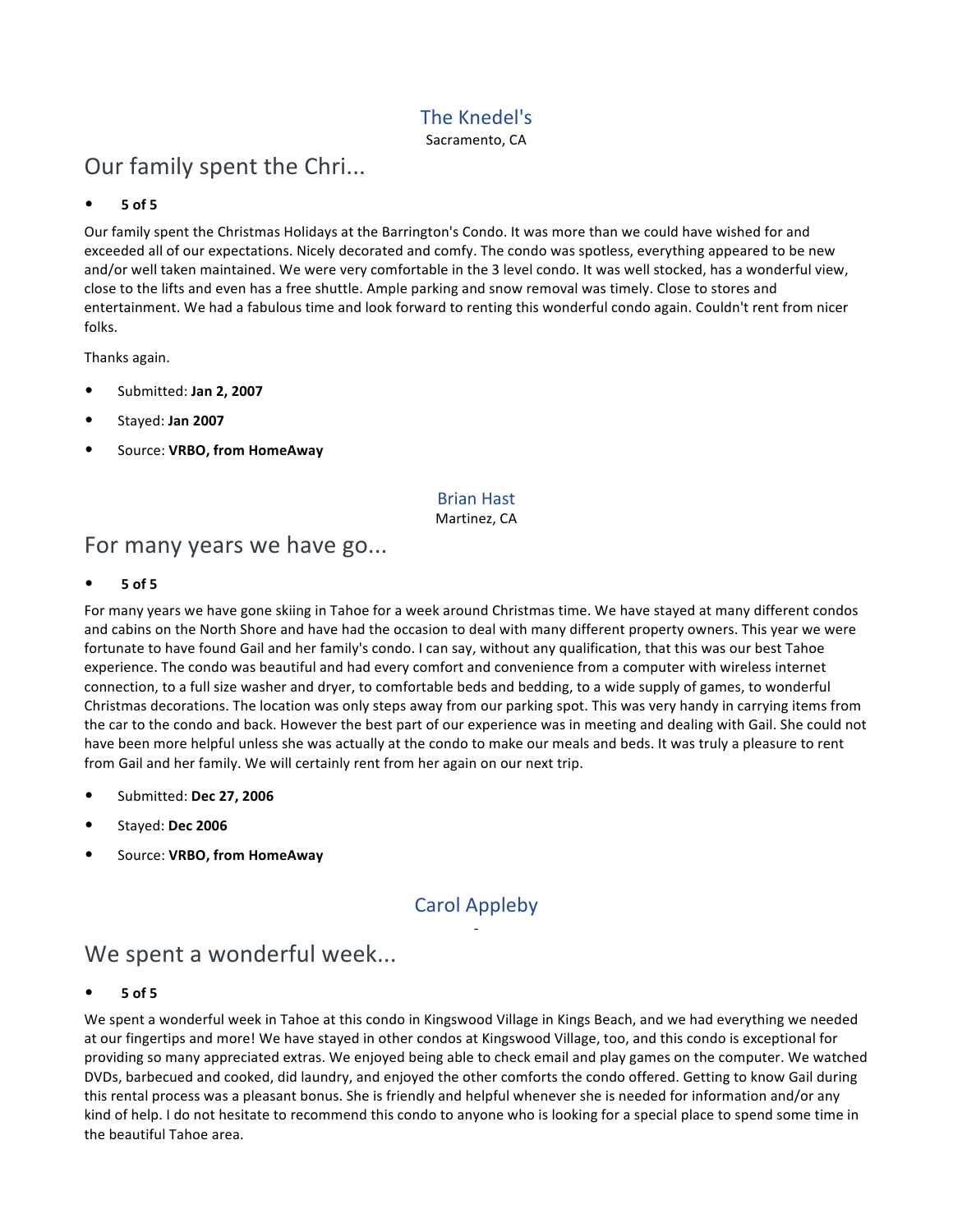Carol Appleby

- Submitted: **Sep 26, 2006**
- Stayed: **Sep 2006**
- Source: **VRBO, from HomeAway**

### Jane Williams

Cheddar. UK

## We have spent 2 wonderful...

#### • **5 of 5**

We have spent 2 wonderful vacations at this super comfy condo. We have never rented a place so clean and well stocked.Crockery, bedding, towels are all in abundance.The condo is very conveniently situated for all the activities in the Tahoe area. Gail is always helpful and friendly and nothing is too much trouble. We stayed last Christmas and there were even Christmas decorations -a lovely touch very much appreciated by our family. We hope to visit next April.

The condo is a pleasure to stay in. I would strongly recomend it to families or friends.

- Submitted: **May 29, 2006**
- Stayed: **May 2006**
- Source: **VRBO, from HomeAway**

### bill holliday

clinton, NY

### We have stayed at many co...

• **5 of 5**

We have stayed at many condos over the years and some are very nice and some are fair and some should have been bulldosed. This Condo is very nice. Its centrally located for all the northern Tahoe ski areas. The condo was very clean and in a very nice setting. You will not be disappointed by staying here. The unit had everything you need for cooking (althought we ate out every night)and the beds were comfortable. Best of all was working with Gail Barrington the owner. She was very professional and super nice.

I, my friends and family will definitely use this Condo again.

- Submitted: **Mar 9, 2006**
- Stayed: **Mar 2006**
- Source: **VRBO, from HomeAway**

### David Aghighi Millbrae

## At first we googled for a...

• **5 of 5**

At first we googled for a condo in Tahoe, the condo appeared & looked very nice & affordable, then we doubted, we called the owner, she was no nice on the phone that we decided to continue but our main concern was how clean the condo would be?!. The owner gave us a positive feedback. We decided to book the place & take the chance. Well, it was the nicest, cleanest, easiest place to choose. The location was perfect for skiing at northstar, easy to get to the safeway & the condo was roomy.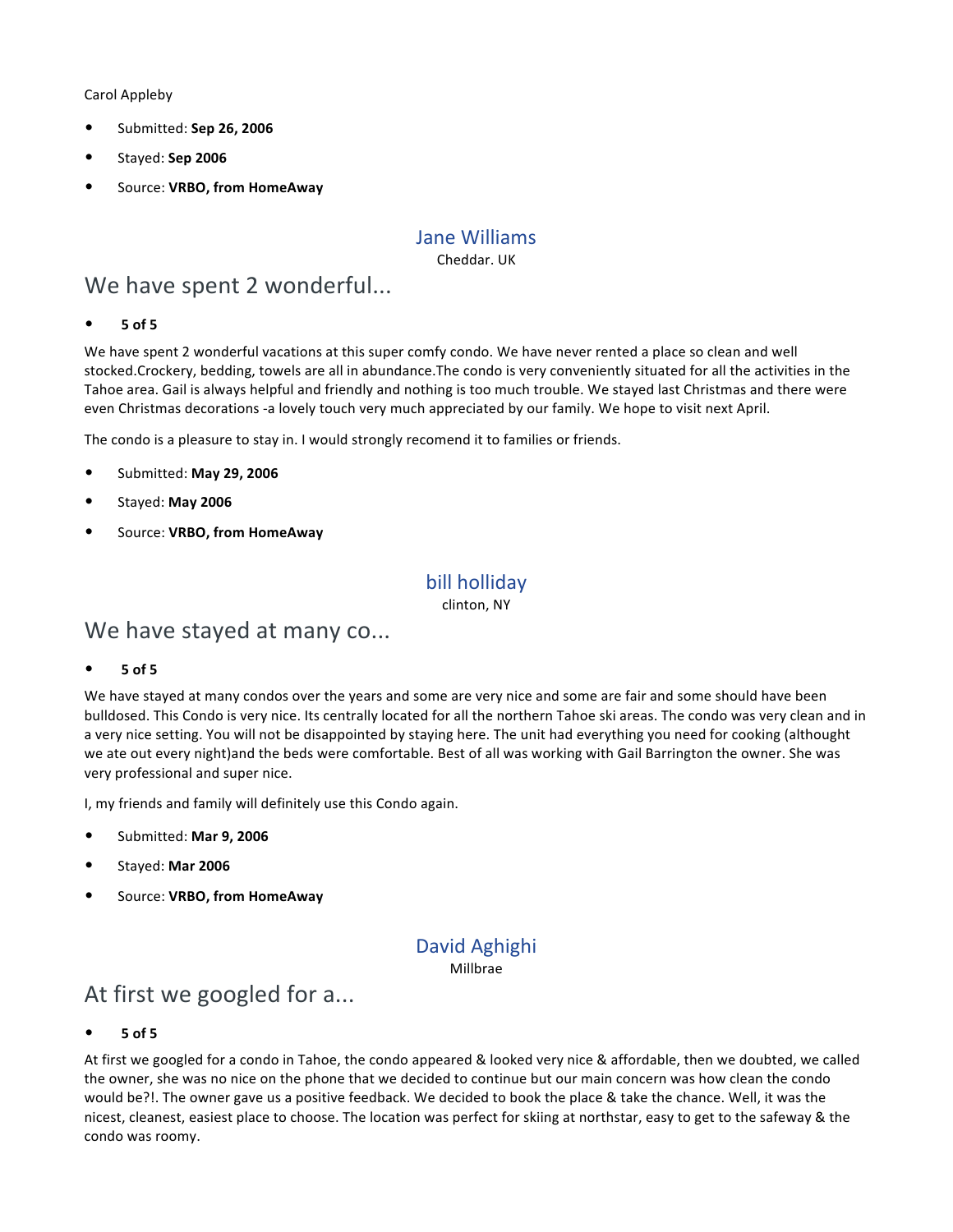WE JUST FELT AT HOME, we are a very picky parents & wanted our 3 children to have a good first experience & was a big success. We will go back soon, since we think is our condo.

Thank you

- Submitted: **Feb 26, 2006**
- Stayed: **Feb 2006**
- Source: **VRBO, from HomeAway**

### Susan 19

#### Arroyo Grande CA

### Well Well What a wonderfu...

• **5 of 5**

Well Well What a wonderful Condo, It had everything we needed and more. It was clean cozy and comfortable.We have rented other vaction rentals before and I must say we never found one so clean and well stocked with every thing we needed. Thank you again, hope to see you next year.

- Submitted: **Feb 17, 2006**
- Stayed: **Feb 2006**
- Source: **VRBO, from HomeAway**

### Danielle40

Orangevale, CA

## We loved your condo. It ...

• **5 of 5**

We loved your condo. It was clean, it was homey, it was family friendly (with toys and games, etc) and it came with all of the niceties of home. We had a wonderful time (our 5 year old twins got to experience snowboarding for the first time), and we'll definitely be back!

- Submitted: **Feb 3, 2006**
- Stayed: **Feb 2006**
- Source: **VRBO, from HomeAway**

## Marlone & Rachelle (and guests)

Tracy, CA

## Hello Barrington Family! ...

• **5 of 5**

Hello Barrington Family!

We LOVED your condo. We actually stayed in a condo last year in the same complex...and your condo is exceptionally much better! It was clean, comfortable, and there was a lot of entertainment available for everyone (tv, video games, table games, etc). Also your place was so accommodating. Lots of extra blankets, condiments, and dishware. It was the best birthday weekend I've ever had. Marlone and I, as well as our guests, will definitely stay at your condo again in the future. I've already recommended your condo to many of my co-workers and emailed them your website information so they can have a great stay in Tahoe too. Thanks once again for letting us stay in your home for the weekend.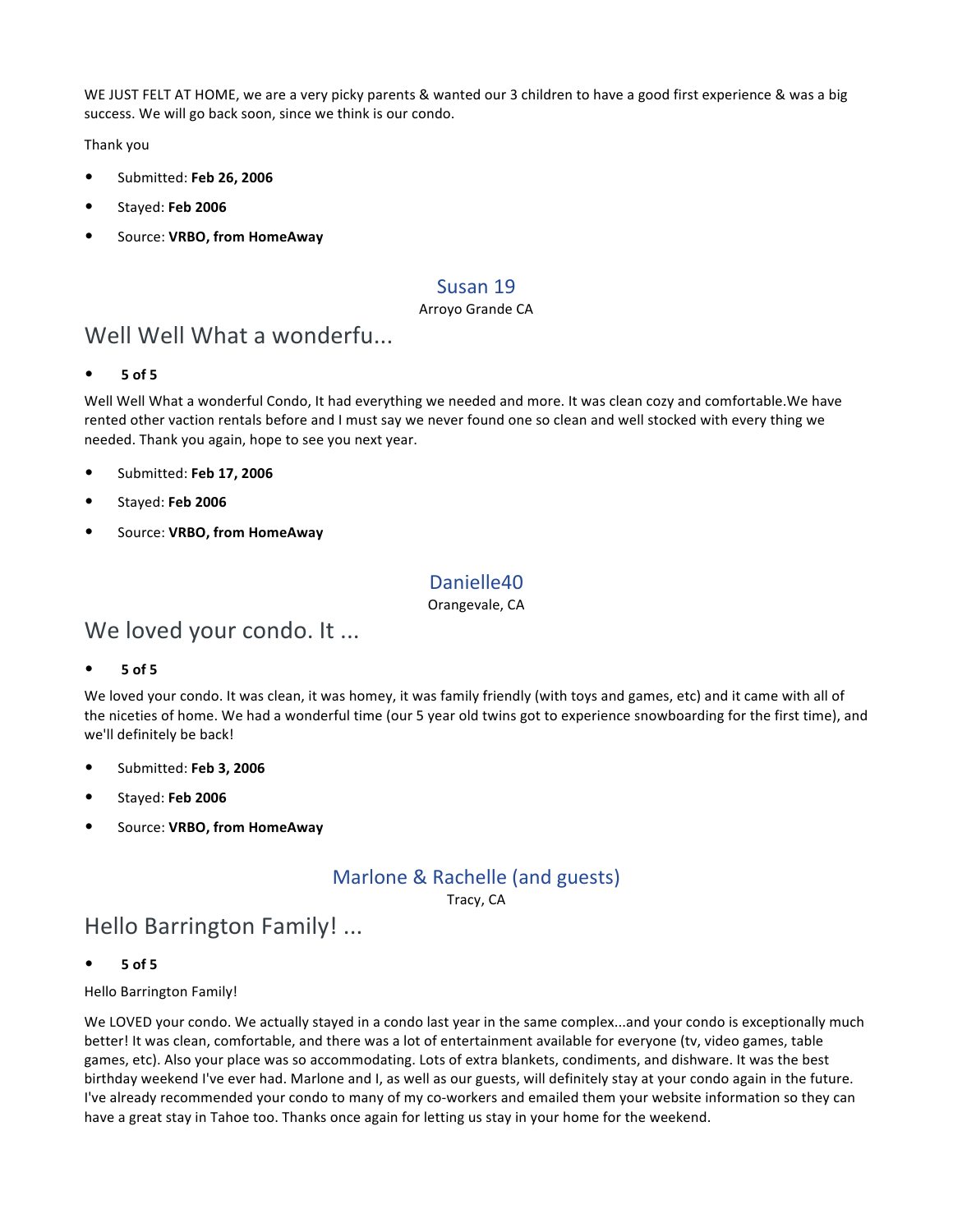Rachelle & Marlone (and guests)

- Submitted: **Jan 17, 2006**
- Stayed: **Jan 2006**
- Source: **VRBO, from HomeAway**

### VRBORORG31669 -

## I cannot express the happ...

#### • **5 of 5**

I cannot express the happiness we experienced with our mini vacation at your wonderful retreat - thanks for sharing. We found everything above & beyond what we truly expected. My husband & I have discussed a future visit to your family's place & we are hoping to share our experience with my father & his wife-I called them & raved about it. Everything was close-even if it was a short drive & we truly enjoyed it! You definitely have repeat customers as far as we are concerned.

Thank you so much.

The Roberts Family

- Submitted: **Jun 30, 2005**
- Stayed: **Jun 2005**
- Source: **VRBO, from HomeAway**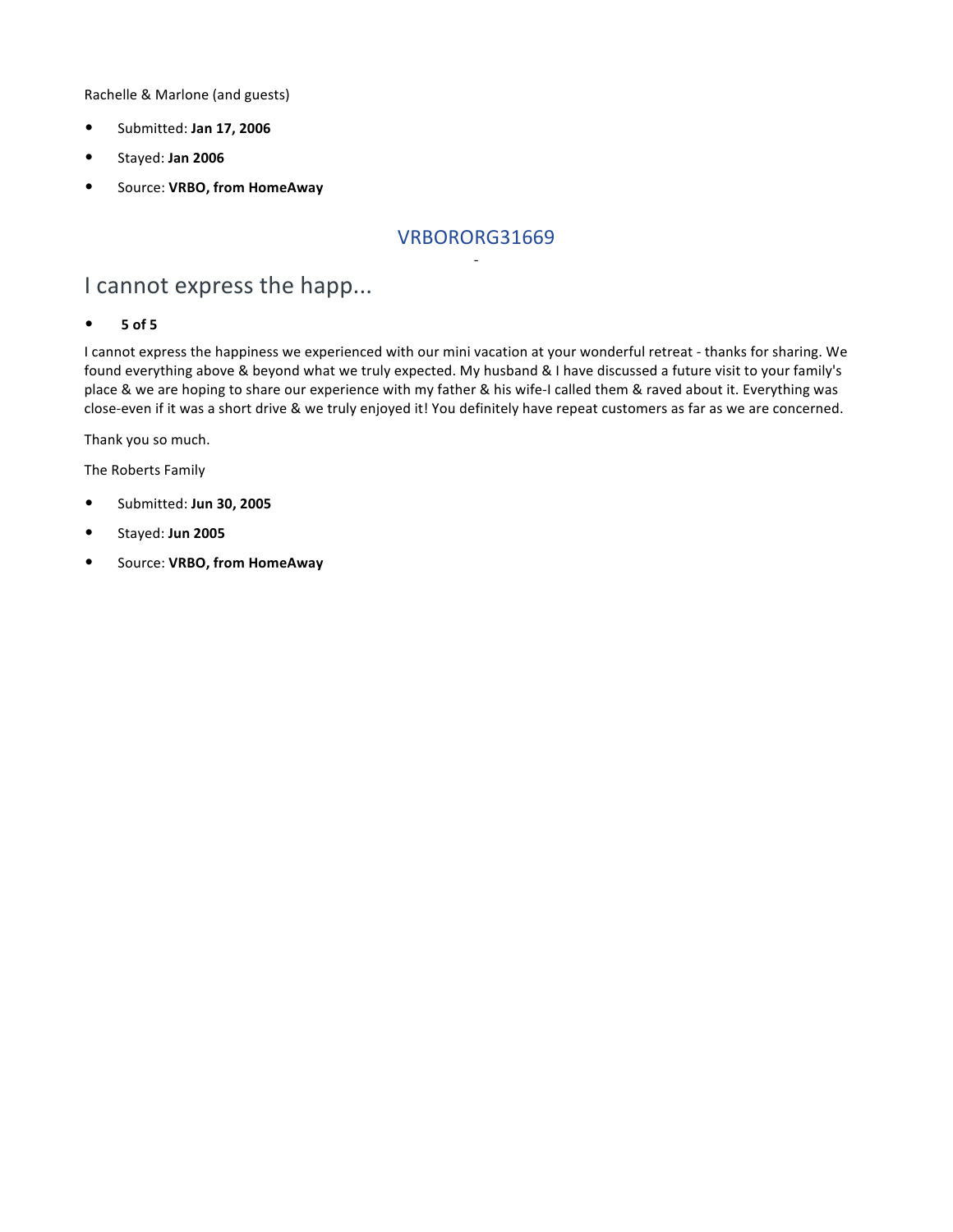### Joseph Lau

Fremont, CA

## We had a wonderful time s...

#### • **5 of 5**

We had a wonderful time staying at your place. Everyone was so impressed how nicely decorated and how well equiped it is, especially those TV games, three snow sleigh tire. Amazing!!! The kids did not want to leave at all.

Also I have never been a place that had so many extra blankets (brand new), pillows, clean sheet and futon, etc. And for the kitchen is so well equiped that it has things that I don't even have at my house. I am sure we will come back again to your place. In fact, I have been telling my family (which is huge - 11 brothers and sisters on my side and 4 on my wife side) that they should definitely consider your place first next time if they want to come to Tahoe even going to the South side since it is really not that far away.

- Submitted: **Apr 3, 2005**
- Stayed: **Apr 2005**
- Source: **VRBO, from HomeAway**

### Elsa & Glenn Skaggs

Chevy Chase, MD

## Of the many places we hav...

• **5 of 5**

Of the many places we have stayed over the years, the pleasant surprise of arriving at this immaculately clean and thoughtfully supplied home-away-from-home was a joy. Even with our daughter and friend visiting the weekend, supplies, hot water, and a sense of plenty of comfortable living space rewarded us well. Thank you for welcoming us with such care and good taste. And your ready response to our one small need was well above the call of duty. The ease of registering and entering and exiting our week's rental was spot on. We'll recommend, and we'll look forward to returning.

- Submitted: **Mar 29, 2005**
- Stayed: **Mar 2005**
- Source: **VRBO, from HomeAway**

### Deb35

#### Campbell, CA

### We were very pleased with...

• **5 of 5**

We were very pleased with the condo; it had everything we needed to make our stay very enjoyable. The unit was neat, clean and orderely. It's very nicely furnished, with comfortable beds and quiet location in the complex. The rental process was smooth and easy, no hassle; that was very nice. Thanks!

- Submitted: **Mar 17, 2005**
- Stayed: **Mar 2005**
- Source: **VRBO, from HomeAway**